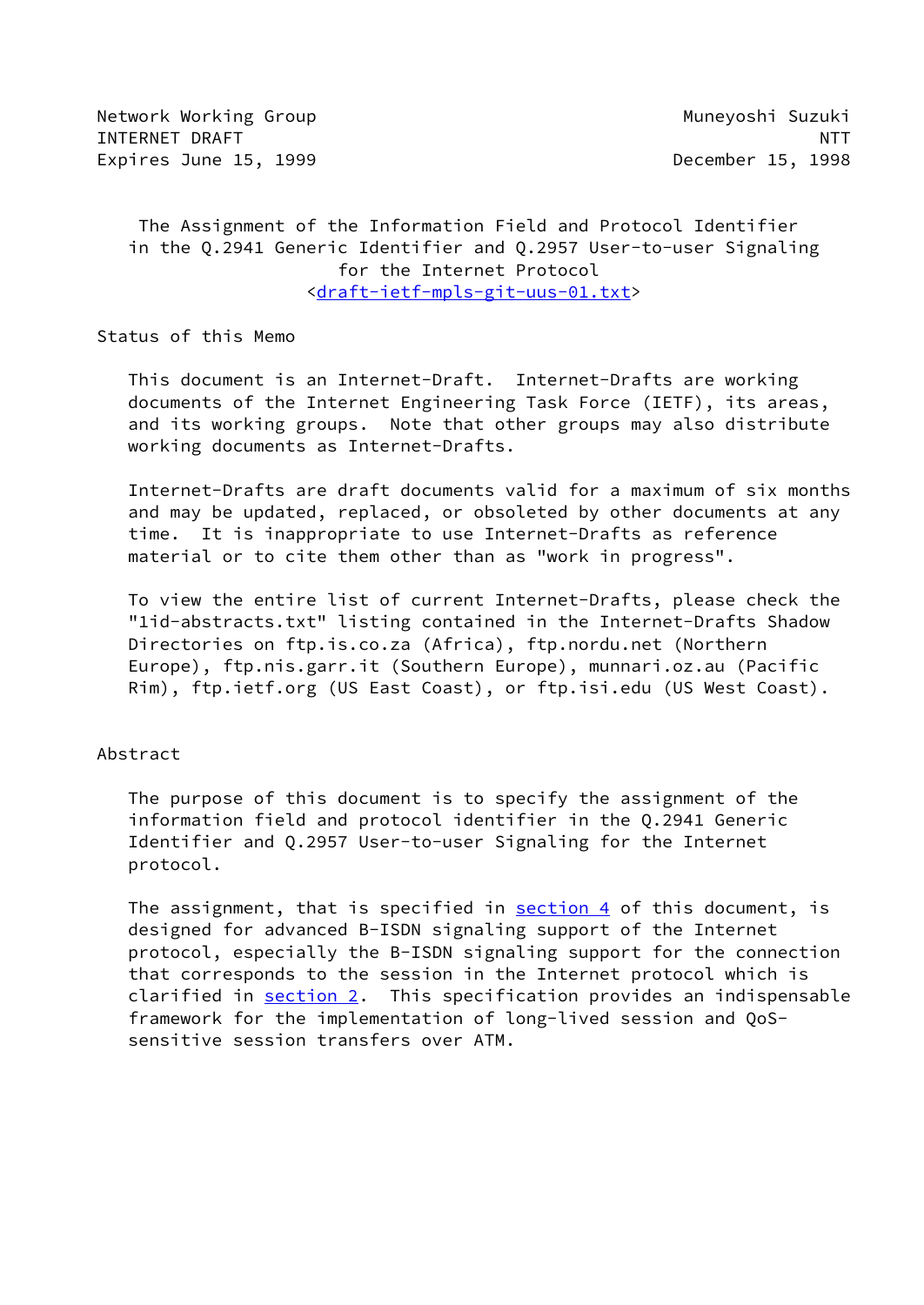## INTERNET DRAFT [draft-ietf-mpls-git-uus-01.txt](https://datatracker.ietf.org/doc/pdf/draft-ietf-mpls-git-uus-01.txt) December, 1998

#### <span id="page-1-0"></span>[0](#page-1-0). Background

 In the ITU-T SG11 Geneva meeting held in May 1998, SG11 WP1, which has responsibility for the B-ISDN signaling protocol recommendation, decided to enhance the Q.2941 Generic Identifier Transport based on this document and developed the Awaiting-review text. WP1 also decided to continue discussion on the User-to-user Signaling support for the Internet protocol.

 In the ITU-T SG11 WP1 Oostend meeting held in November 1998, WP1 developed the Cooling text (Draft Recommendations to be frozen in the next meeting, if no significant technical changes are proposed in that meeting) of Q.2941.2 GIT  $[4]$  $[4]$ . WP1 also decided to enhance the Q.2957 User-to-user Signaling based on this document and developed the Awaiting-review text  $\lceil 5 \rceil$ .

 Expected standard development process (fastest case) for the enhancement of the Generic Identifier and User-to-user Signaling is:

 March 1999: Freeze the Draft Recommendations and letter ballot is requested.

 February 2000: The Draft Recommendations are decided (final approval).

 The purpose of this document is to specify the assignment of the information field and protocol identifier in the Q.2941 Generic Identifier and Q.2957 User-to-user Signaling for the Internet protocol. Note that the assignment rule for Generic Identifier and User-to-user Signaling described in this document may be subject to change.

<span id="page-1-1"></span>[1](#page-1-1). Purpose of Document

 The purpose of this document is to specify the assignment of the information field and protocol identifier in the Q.2941 Generic Identifier and Q.2957 User-to-user Signaling for the Internet protocol.

The assignment, that is specified in **section 4** of this document, is designed for advanced B-ISDN signaling support of the Internet protocol, especially the B-ISDN signaling support for the connection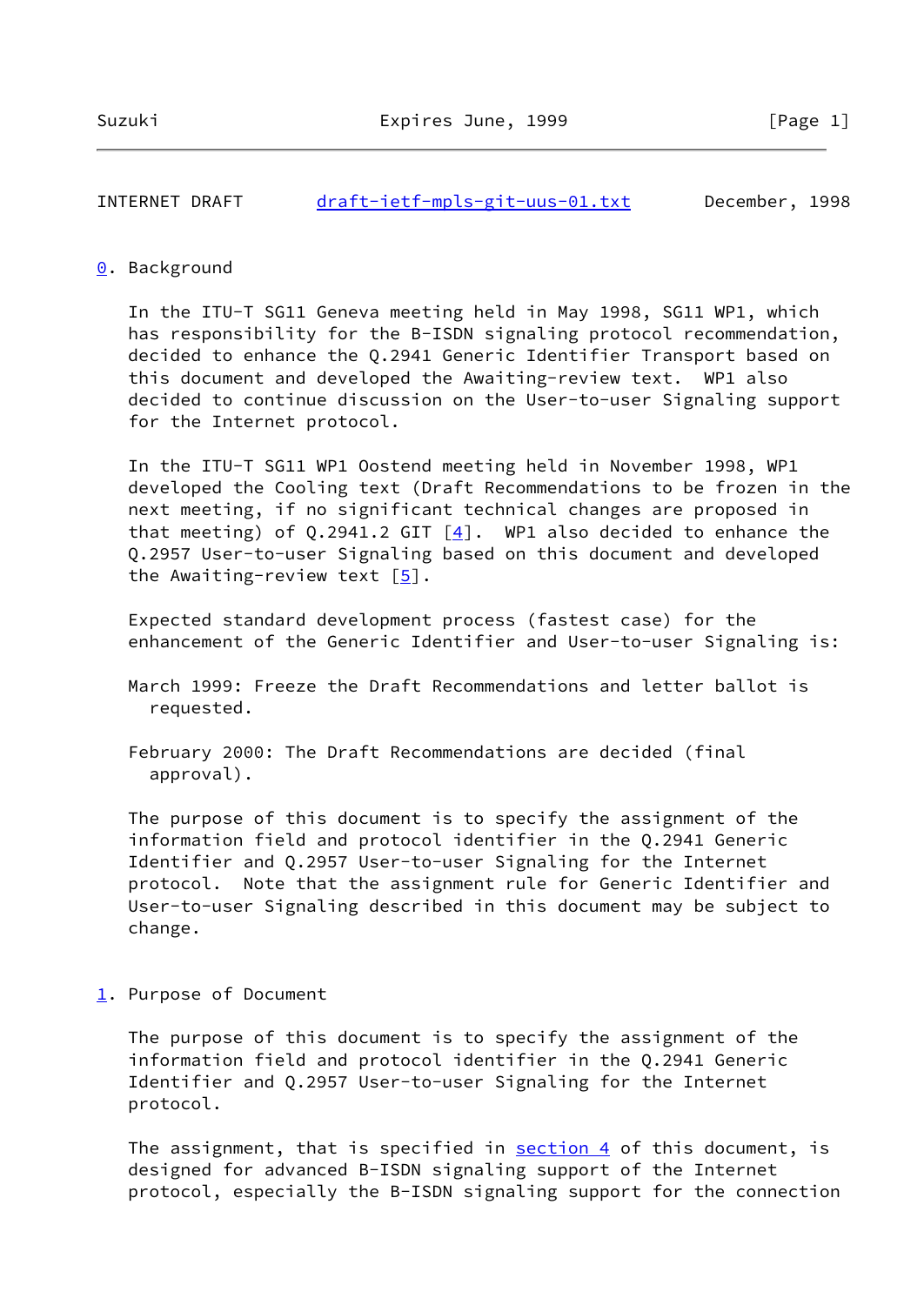that corresponds to the session in the Internet protocol which is clarified in [section 2](#page-2-0). Needless to say, the purpose of this specification is not limited to this support, and it should also be applicable to other purposes.

Suzuki Expires June, 1999 [Page 2]

INTERNET DRAFT [draft-ietf-mpls-git-uus-01.txt](https://datatracker.ietf.org/doc/pdf/draft-ietf-mpls-git-uus-01.txt) December, 1998

 This specification provides an indispensable framework for the implementation of long-lived session and QoS-sensitive session transfers over ATM. Note that this document only specifies the assignment of the information field and protocol identifier, and that it may not specify complete protocol that enables interoperable implementation. This is because it is beyond the scope of this document and will be specified in a separate document.

# <span id="page-2-0"></span>[2](#page-2-0). Session-related ATM Connection

 With the development of new multimedia applications on the current Internet, the demands for multimedia support are increasing in the IP network, which currently supports best effort communications. In particular, demands to support QoS guaranteed communications are increasing with the development of voice, audio, and video communications applications. And it may also be necessary to introduce the mechanism that can efficiently transfer the huge volume of traffic expected with these applications.

 The major features of B-ISDN are high speed, logical multiplexing with the VP/VC, and flexible QoS management per VC, so it is quite natural to use these distinctive functions of B-ISDN to implement a multimedia support mechanism in the IP network. The flexible QoS management and logical multiplexing functions in B-ISDN are the expected method of implementing the QoS guaranteed communications in the Internet. And when a long-lived session is supported by a particular VC, efficient packet forwarding may be possible using the high speed and logical multiplexing of B-ISDN.

 This section clarifies B-ISDN signaling functions that are required when the session is supported by the VC, for advanced B-ISDN signaling support of the Internet protocol.

## <span id="page-2-1"></span>[2.1](#page-2-1) Long-lived Session Signaling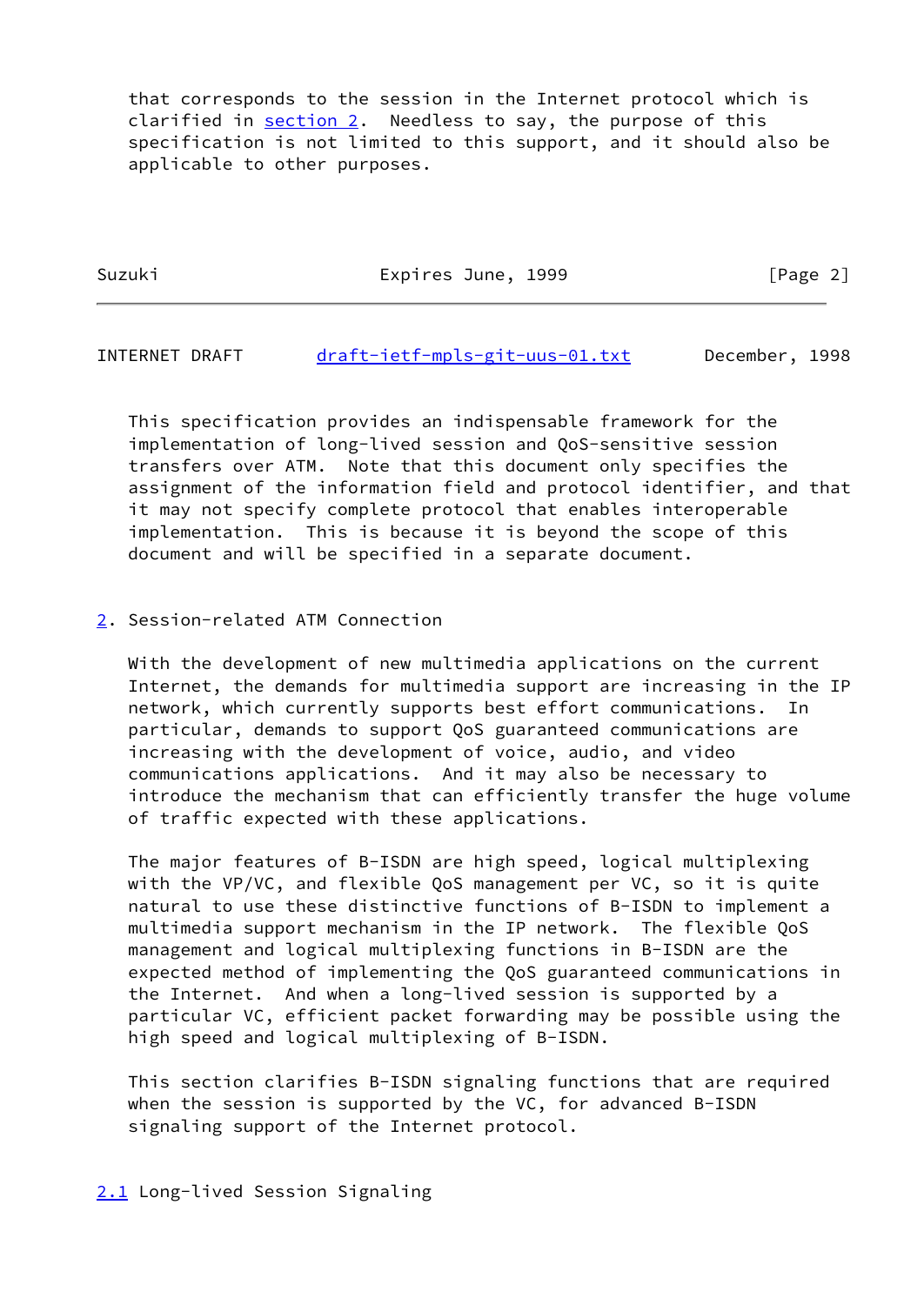An example scenario for establishing a VC for a long-lived session is shown in Fig. 2.1.

Suzuki **Expires June, 1999** [Page 3]

INTERNET DRAFT [draft-ietf-mpls-git-uus-01.txt](https://datatracker.ietf.org/doc/pdf/draft-ietf-mpls-git-uus-01.txt) December, 1998

 IP Router ATM SW ATM SW IP Router +----+ Default VC +----+ | WS | +------+ UNI +-----+ + +-----+ UNI +------+ | WS | +--+-+ | /->|<------+-\-/-+--------+-\-/-+------>|<-\ | +-+--+ |.....|\_\_/ |===||==| X |========| X |==||===| \\_\_|.....| | | | / \ | | / \ | | | +------+ +-----+ +-----+ +------+

A. New session initially forwarded over a default VC.



B. New VC is set up for the long-lived session.

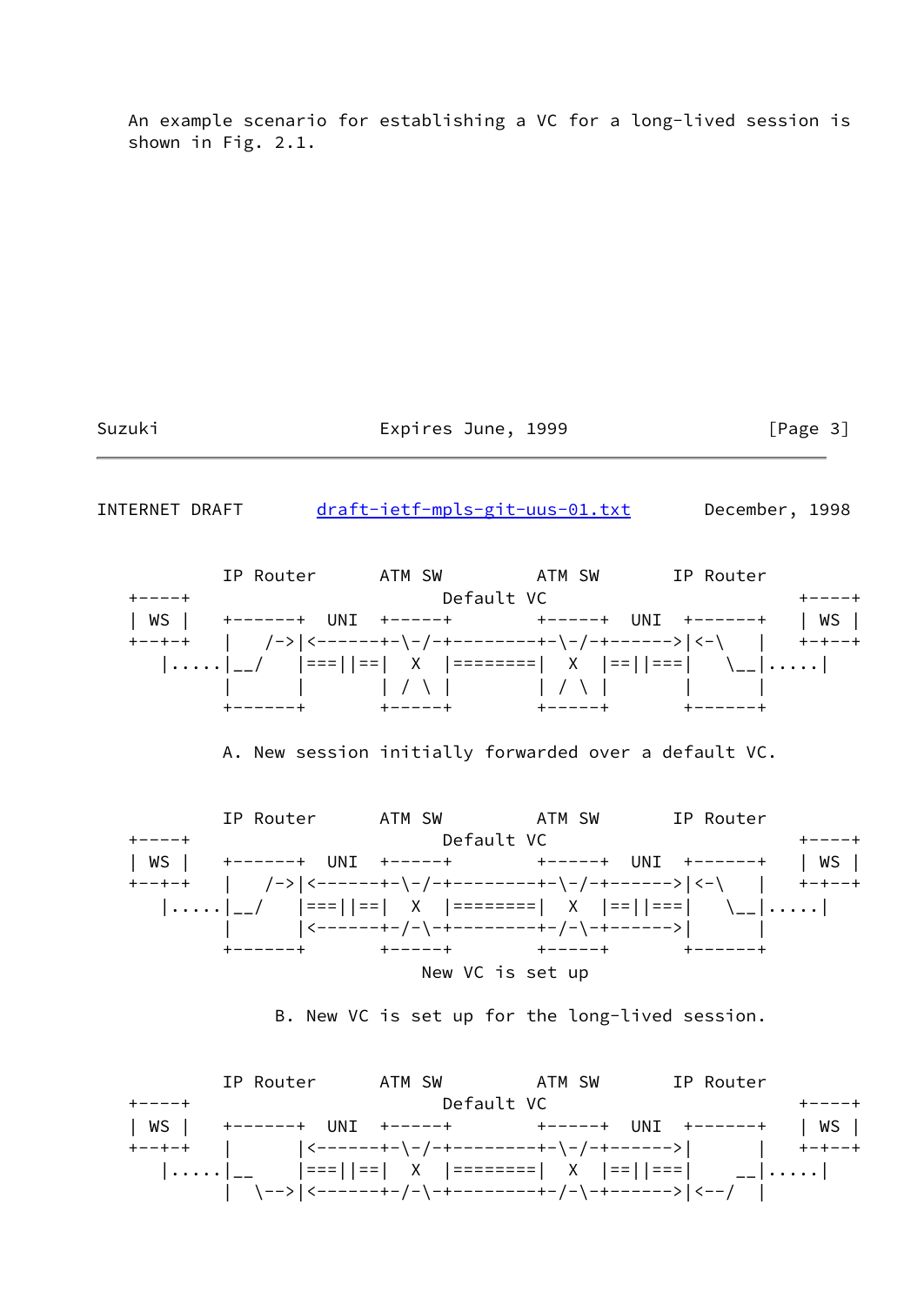C. Transfer of the long-lived session to a new VC.

Fig. 2.1: Example scenario for establishing a VC for a long-lived session.

 First, a session is multiplexed into the default VC connecting the routers. Then, if a router detects that it is a long-lived session, it sets up a new VC for the session. If the new VC is established successfully, the long-lived session is moved to the new VC.

 In this procedure involving an ATM VC setup, the B-ISDN signaling entity in the called side router must detect that the incoming call corresponds to a session of the Internet protocol and notify that fact to the IP layer entity. Based on this information, the IP layer entity moves the session to the new VC.

Suzuki Expires June, 1999 [Page 4]

INTERNET DRAFT [draft-ietf-mpls-git-uus-01.txt](https://datatracker.ietf.org/doc/pdf/draft-ietf-mpls-git-uus-01.txt) December, 1998

 Therefore, to implement this signaling procedure, the B-ISDN signaling must include an session identifier as an information element. The B-LLI, B-HLI, User-user, and Generic Identifier information elements are all capable of transferring this information. Considering the original purposes of these information elements, the most appropriate one to use is the Generic Identifier information element.

<span id="page-4-0"></span>[2.2](#page-4-0) QoS-sensitive Session Signaling

 The major difference between QoS-sensitive session signaling and long-lived session signaling is that call setup is not initiated by the detection of a long-lived session, but is explicitly initiated by the setup protocol such as ST2+ and RSVP. To implement QoS-sensitive session signaling using ATM, the ATM network between the routers must forward not only the session identifier but also the setup protocol.

 There are two schemes for forwarding the setup protocol. One is to multiplex the protocol into a default VC connecting the routers, or to forward the protocol through a particular VC. In this case, the QoS-sensitive session and the ATM VC are established sequentially.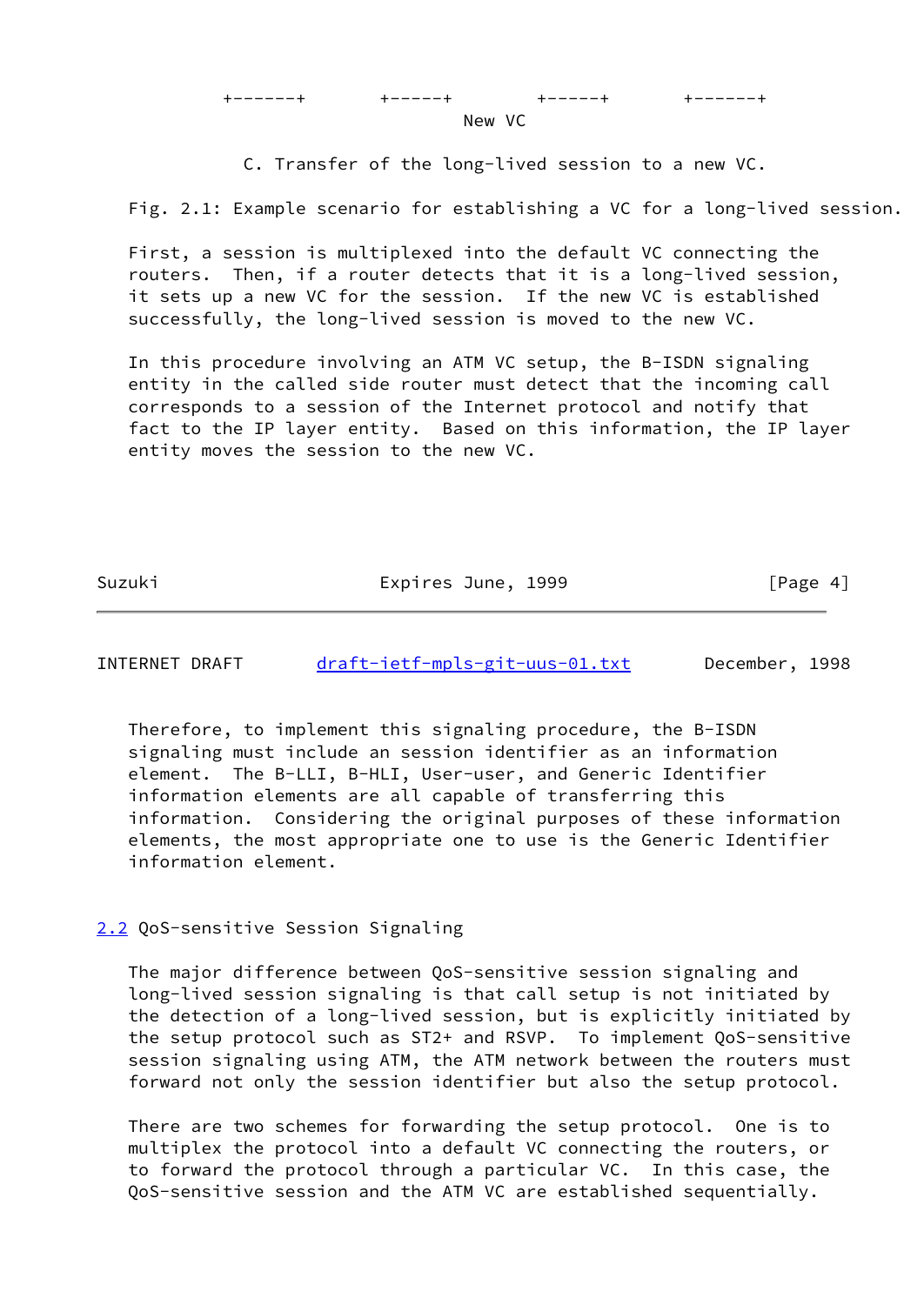The second scheme is to forward the setup protocol as an information element in the B-ISDN signaling. In this case, the QoS-sensitive session and the ATM VC are established simultaneously. The latter scheme has the following advantages compared with the former one.

- o Easier to implement.
	- Admission control is simplified, because admission control for the IP and ATM layers can be done simultaneously.
	- Watchdog timer processing is simplified, because there is no need to watch the IP layer establishment and ATM layer establishment sequentially.
- o If the setup protocol supports negotiation, then an ATM VC whose QoS is based on the result of negotiation can be established.

 However, the latter scheme, at least, cannot support a case where a PVC is used to support a QoS-sensitive session. Therefore, both procedures should be taken into account.

 An example of a message sequence that simultaneously establishes a QoS-sensitive session and an ATM VC is shown in Fig. 2.2.

| Suzuki | Expires June, 1999 | [Page 5] |
|--------|--------------------|----------|

INTERNET DRAFT [draft-ietf-mpls-git-uus-01.txt](https://datatracker.ietf.org/doc/pdf/draft-ietf-mpls-git-uus-01.txt) December, 1998

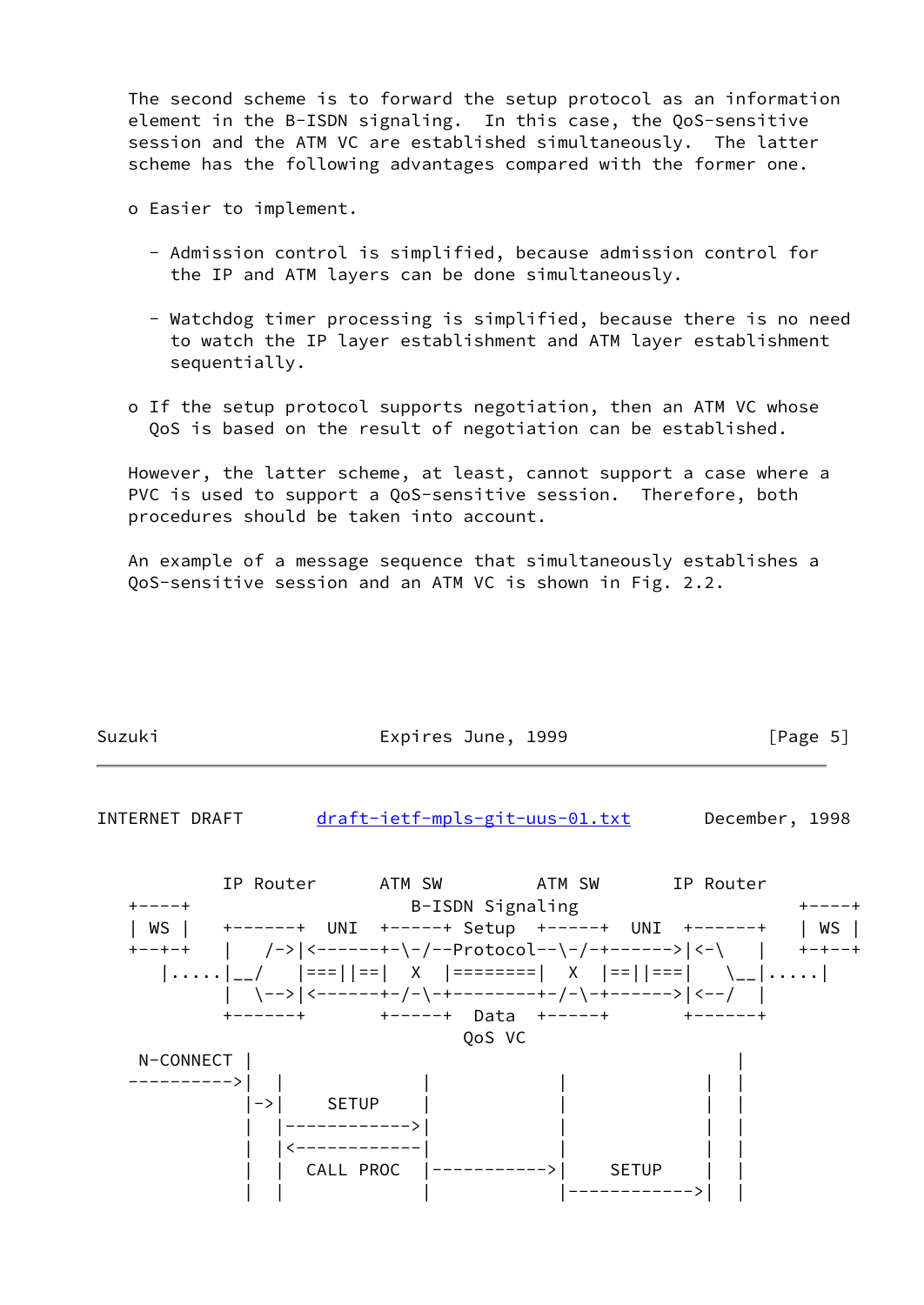

 Fig. 2.2: Example procedure for simultaneous QoS-sensitive session and ATM VC establishment.

 Both ST2+ and RSVP are currently proposed for the setup protocol and new setup protocols are likely to be developed in the near future. Therefore, to generalize the discussion, the procedure for the setup protocol in this example is the general connection setup procedure using confirmed service.

 To implement this signaling procedure, the B-ISDN signaling must include the User-user information element that the capacity is sufficient to forward the setup protocol.

Suzuki Expires June, 1999 [Page 6]

INTERNET DRAFT [draft-ietf-mpls-git-uus-01.txt](https://datatracker.ietf.org/doc/pdf/draft-ietf-mpls-git-uus-01.txt) December, 1998

<span id="page-6-0"></span>[3](#page-6-0). Overview of the Generic Identifier and User-to-user Signaling

<span id="page-6-1"></span>[3.1](#page-6-1) Overview of the Generic Identifier

 The Generic Identifier enables the transfer of identifiers between end-to-end users in the ATM network, and it is defined in the Q.2941 Part 1 (Q.2941.1) and Part 2 (Q.2941.2) as an optional information element for the Q.2931 and Q.2971 UNI signaling protocol. The SETUP,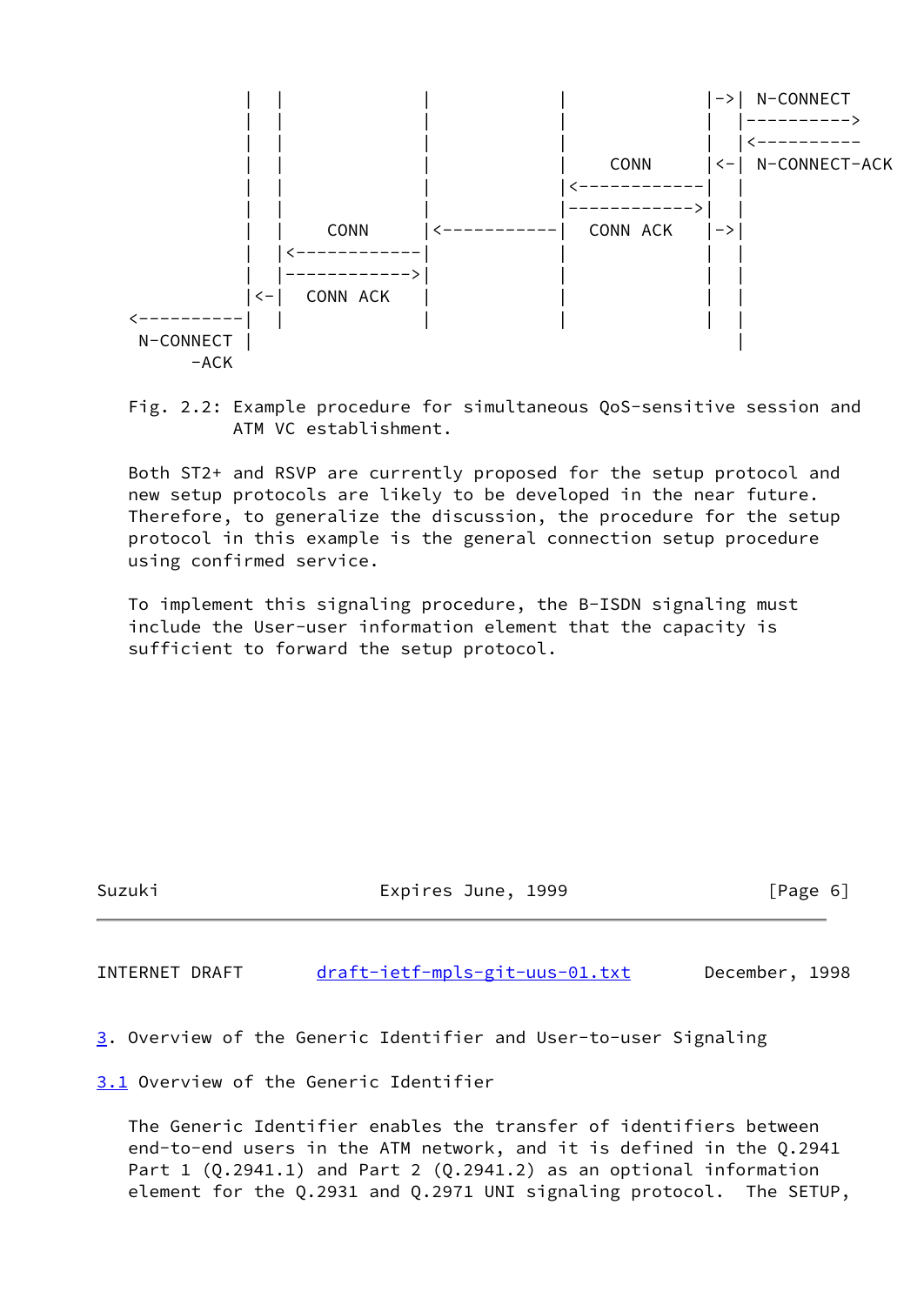ALERTING, CONNECT, RELEASE, RELEASE COMPLETE, ADD PARTY, PARTY ALERTING, ADD PARTY ACK, ADD PARTY REJECT, DROP PARTY, and DROP PARTY ACK messages that are transferred between end-to-end users in the ATM network may contain up to three Generic Identifier information elements. The ATM network transfers the Generic Identifier information element transparently if it contains no coding rule errors.

 The format of the Generic Identifier information element specified in the Q.2941 is shown in Fig. 3.1.

Suzuki **Expires June, 1999** [Page 7]

INTERNET DRAFT [draft-ietf-mpls-git-uus-01.txt](https://datatracker.ietf.org/doc/pdf/draft-ietf-mpls-git-uus-01.txt) December, 1998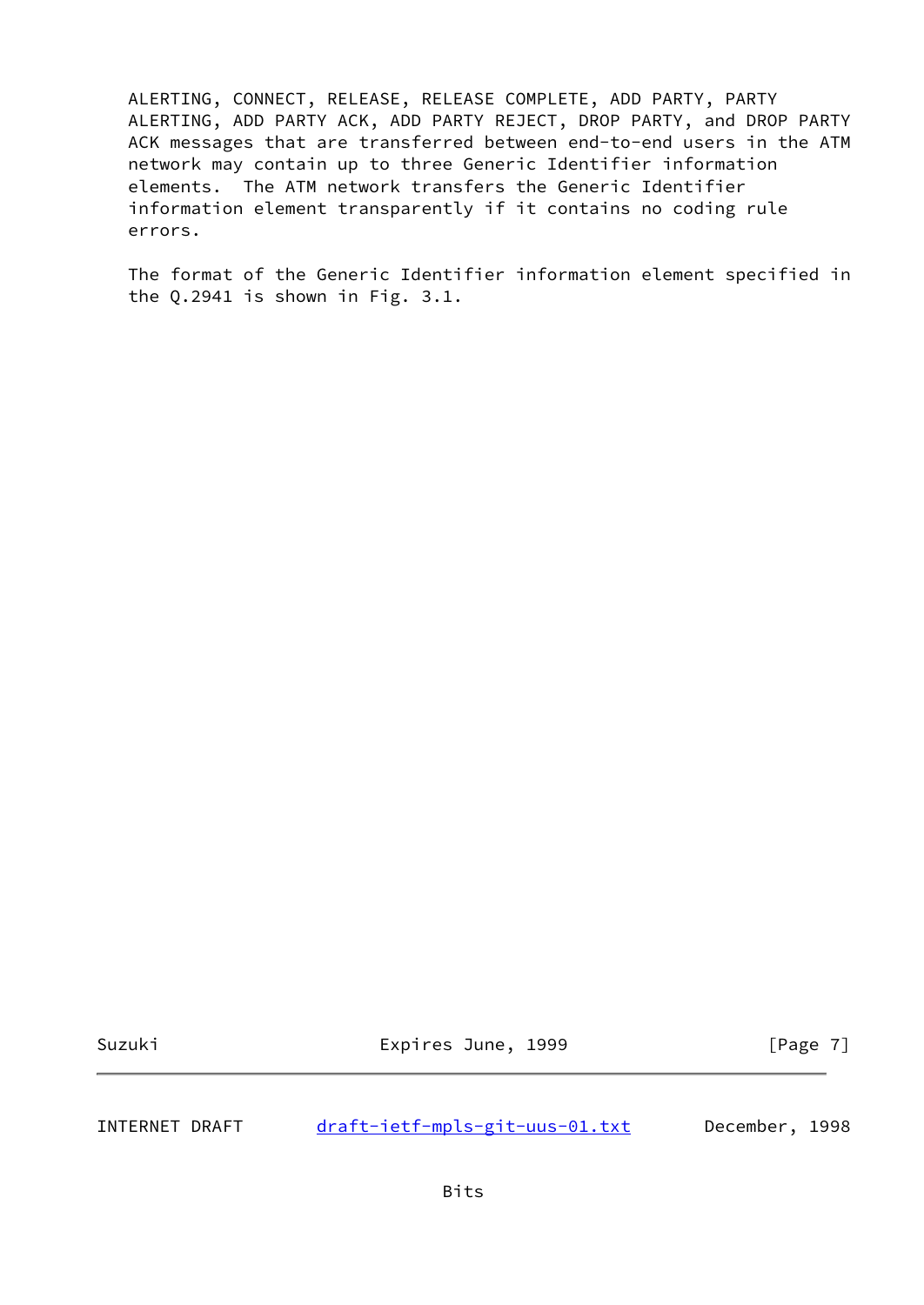8 7 6 5 4 3 2 1 Octets +-----+-----+-----+-----+-----+-----+-----+-----+ Information element identifier | = Generic identifier transport IE (0x7F) | 1 +-----+-----+-----+-----+-----+-----+-----+-----+ 1 | Coding | IE instruction field | Ext | standard | Flag | Res. | IE action ind. | 2 +-----+-----+-----+-----+-----+-----+-----+-----+ | Length of contents of information element | 3-4 +-----+-----+-----+-----+-----+-----+-----+-----+ Identifier related standard/application | 5 +-----+-----+-----+-----+-----+-----+-----+-----+ Identifier type  $| 6$  +-----+-----+-----+-----+-----+-----+-----+-----+ | Identifier length | 7 +-----+-----+-----+-----+-----+-----+-----+-----+ | Identifier value | 8- = = +-----+-----+-----+-----+-----+-----+-----+-----+ = = +-----+-----+-----+-----+-----+-----+-----+-----+ Identifier type +-----+-----+-----+-----+-----+-----+-----+-----+ Identifier length +-----+-----+-----+-----+-----+-----+-----+-----+ | Identifier value | = = +-----+-----+-----+-----+-----+-----+-----+-----+



The usage of the first 4 octets of fields is specified in [section 4](#page-11-0) of the Q.2931.

 The Identifier related standard/application field identifies the standard or application that uses the identifier. Assignment of the Identifier related standard/application field for the Intenet protocol is as follows. A leading 0x means hexadecimal.

 0x03: IPv4. 0x04: ST2+. 0x05: IPv6. 0x06: MPLS.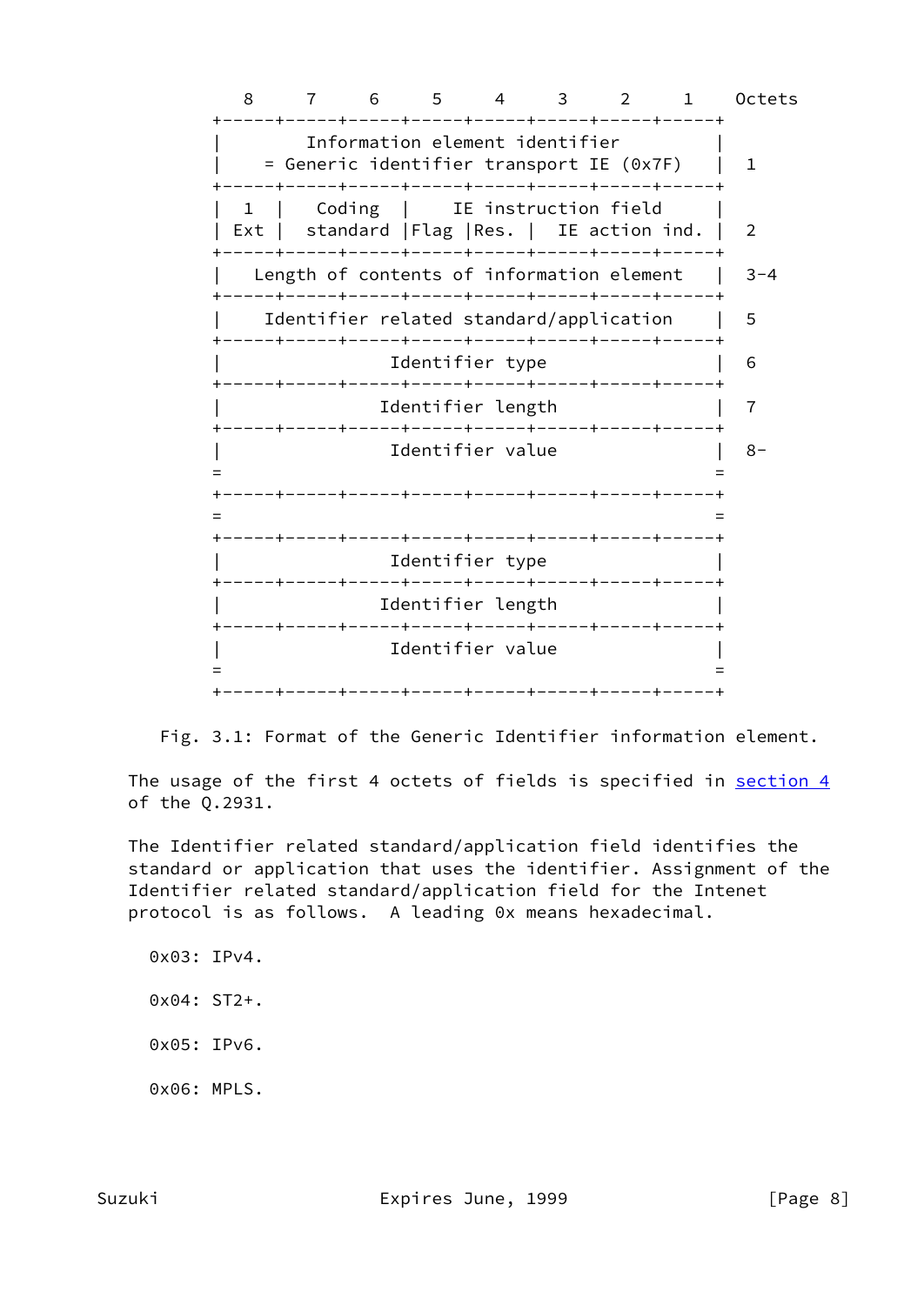INTERNET DRAFT [draft-ietf-mpls-git-uus-01.txt](https://datatracker.ietf.org/doc/pdf/draft-ietf-mpls-git-uus-01.txt) December, 1998

Note: DSM-CC, H.310/H.321, Trunking, and MPOA are also supported.

 A transferred identifier is given by the combination of the Identifier type, length and value fields, and a Generic Identifier information element may contain multiple identifiers.

 Assignment of the Identifier type field for the Intenet protocol is as follows. A leading 0x means hexadecimal.

0x01: Session.

0x02: Resource.

0x03-0xFD: Reserved for IANA assignment.

0xFE: Experiment/Organization specific.

 The maximum length of the Generic Identifier information element is 63 octets.

 See the Q.2941.1 and Draft Q.2941.2 for detailed protocol specifications of the Generic Identifier.

<span id="page-9-0"></span>[3.2](#page-9-0) Overview of the User-to-user Signaling

 The User-to-user Signaling enables the transfer of information between end-to-end users in the ATM network, and it is defined in Q.2957 and in Q.2971 annex D as an optional information element for the Q.2931 and Q.2971 UNI signaling protocol. The SETUP, ALERTING, CONNECT, RELEASE, RELEASE COMPLETE, PROGRESS, ADD PARTY, PARTY ALERTING, ADD PARTY ACK, ADD PARTY REJECT, DROP PARTY, and DROP PARTY ACK messages that are transferred between end-to-end users in the ATM network may contain a User-user information element. The ATM network transfers the User-user information element transparently if it contains no coding rule errors.

 From the viewpoint of B-ISDN signaling applications, it seems the Generic Identifier and User-to-user Signaling are similar functions. But their rules for processing exceptions are not completely the same, because their purposes are different. The Generic Identifier is designed for the transfer of identifiers between the c-planes, while the User-to-user Signaling is designed for the transfer of user data via the c-planes. Another difference is that the latter supports interworking with the user-user information element in the Q.931 N- ISDN signaling, but the Generic Identifier does not. Note that the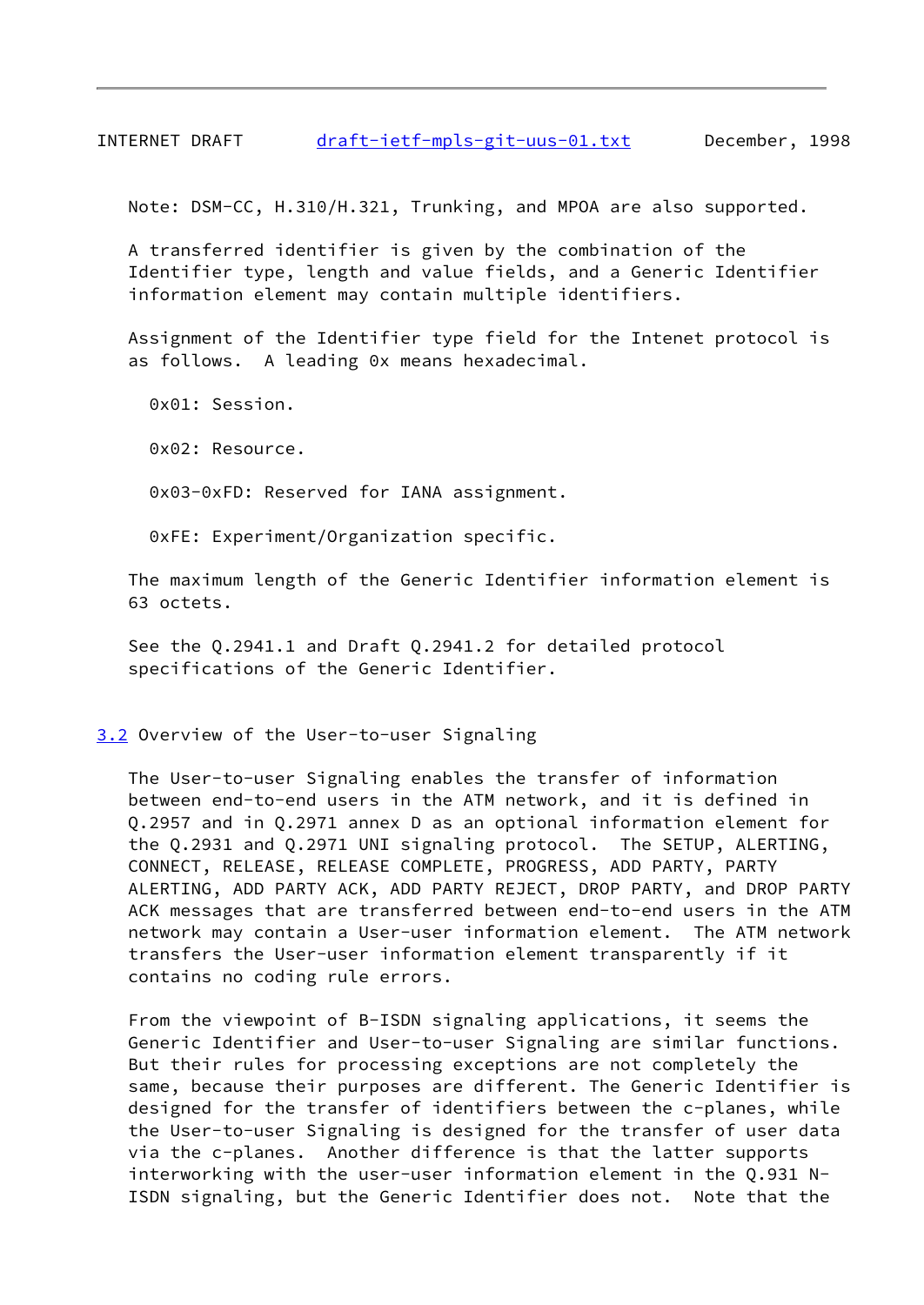ATM network may check the contents of the Generic Identifier information element, but does not check the contents of the User-to-

| Suzuki | Expires June, 1999 | [Page 9] |  |
|--------|--------------------|----------|--|
|        |                    |          |  |

INTERNET DRAFT [draft-ietf-mpls-git-uus-01.txt](https://datatracker.ietf.org/doc/pdf/draft-ietf-mpls-git-uus-01.txt) December, 1998

user information element.

The format of the User-user information element is shown in Fig. 3.2.

<u>Bits and the contract of the Bits</u> 8 7 6 5 4 3 2 1 Octets +-----+-----+-----+-----+-----+-----+-----+-----+ Information element identifier  $=$  User-user information element (0x7E) | 1 +-----+-----+-----+-----+-----+-----+-----+-----+ | 1 | Coding | IE instruction field | Ext | standard | Flag | Res. | IE action ind. | 2 +-----+-----+-----+-----+-----+-----+-----+-----+ | Length of contents of information element | 3-4 +-----+-----+-----+-----+-----+-----+-----+-----+ Protocol discriminator | 5 +-----+-----+-----+-----+-----+-----+-----+-----+ | User information | 6- = = | | +-----+-----+-----+-----+-----+-----+-----+-----+

Fig. 3.2: Format of the User-user information element.

The usage of the first 4 octets of fields is specified in [section 4](#page-11-0) of the Q.2931.

 The Protocol discriminator field identifies the upper layer protocol that uses the user-user information.

 The User information field contains the user-user information to be transferred.

 The maximum length of the User-user information element is 133 octets.

 See Draft Q.2957 and Q.2971 annex D for detailed protocol specifications of the User-to-user Signaling.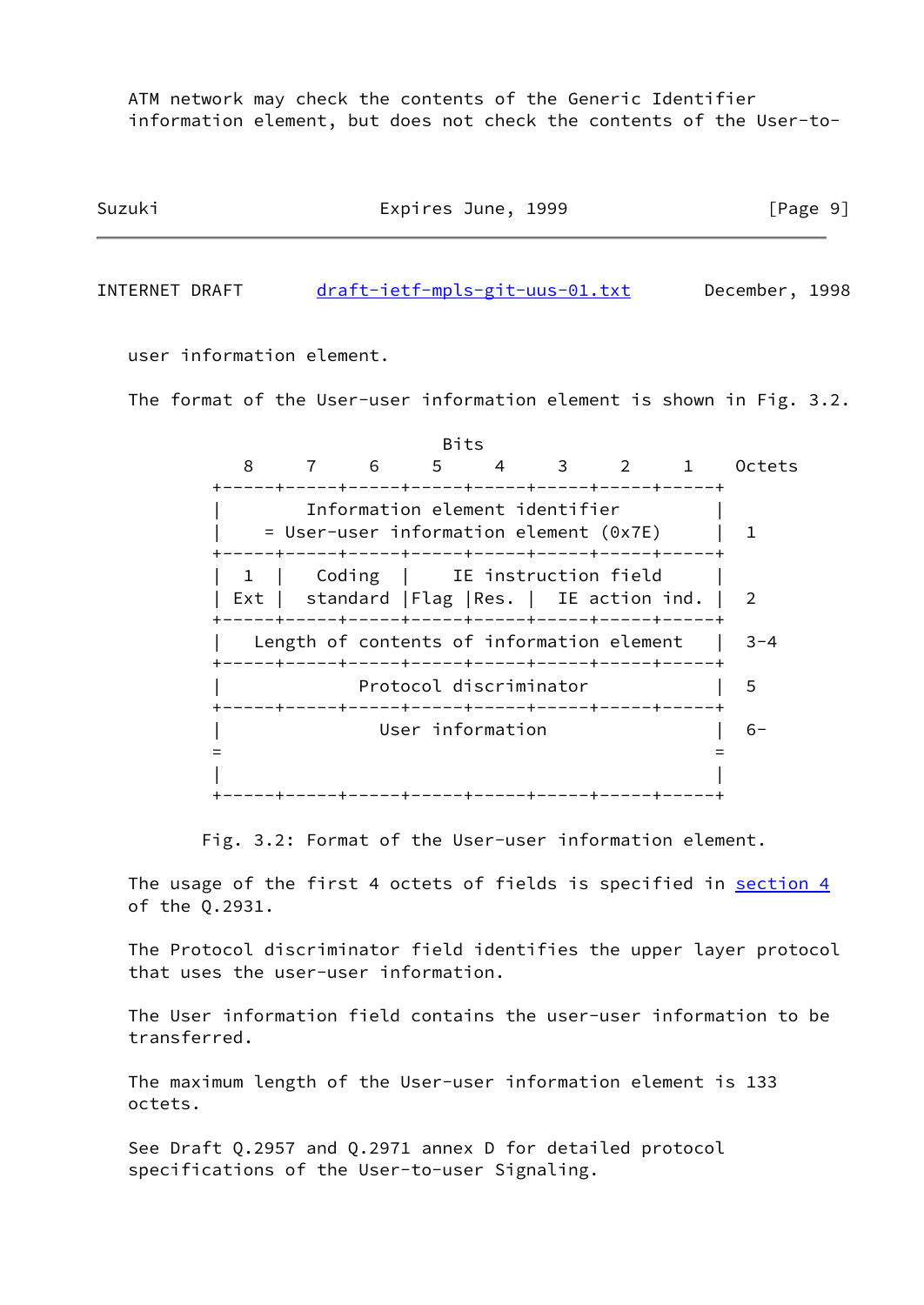Suzuki Expires June, 1999 [Page 10]

INTERNET DRAFT [draft-ietf-mpls-git-uus-01.txt](https://datatracker.ietf.org/doc/pdf/draft-ietf-mpls-git-uus-01.txt) December, 1998

<span id="page-11-0"></span>[4](#page-11-0). Information Field and Protocol Identifier Assignment

<span id="page-11-1"></span>[4.1](#page-11-1) Assignment in the Generic Identifier Information Element

<span id="page-11-2"></span>[4.1.1](#page-11-2) Use of Generic Identifier

 The information field and protocol identifier assignment principle for the Internet protocol in the Generic Identifier information element is shown in Fig. 4.1.

<u>Bits and the contract of the Bits</u> 8 7 6 5 4 3 2 1 Octets +-----+-----+-----+-----+-----+-----+-----+-----+ Information element identifier | = Generic identifier transport IE (0x7F) | 1 +-----+-----+-----+-----+-----+-----+-----+-----+ 1 | Coding | IE instruction field | Ext | standard | Flag | Res. | IE action ind. | 2 +-----+-----+-----+-----+-----+-----+-----+-----+ Length of contents of information element | 3-4 +-----+-----+-----+-----+-----+-----+-----+-----+ Identifier related standard/application | = IPv4, ST2+, IPv6, or MPLS | 5 +-----+-----+-----+-----+-----+-----+-----+-----+ Identifier type | = Session, Resource, or Experiment | 6 +-----+-----+-----+-----+-----+-----+-----+-----+ | Identifier length | 7 +-----+-----+-----+-----+-----+-----+-----+-----+ | Identifier value | 8- = = +-----+-----+-----+-----+-----+-----+-----+-----+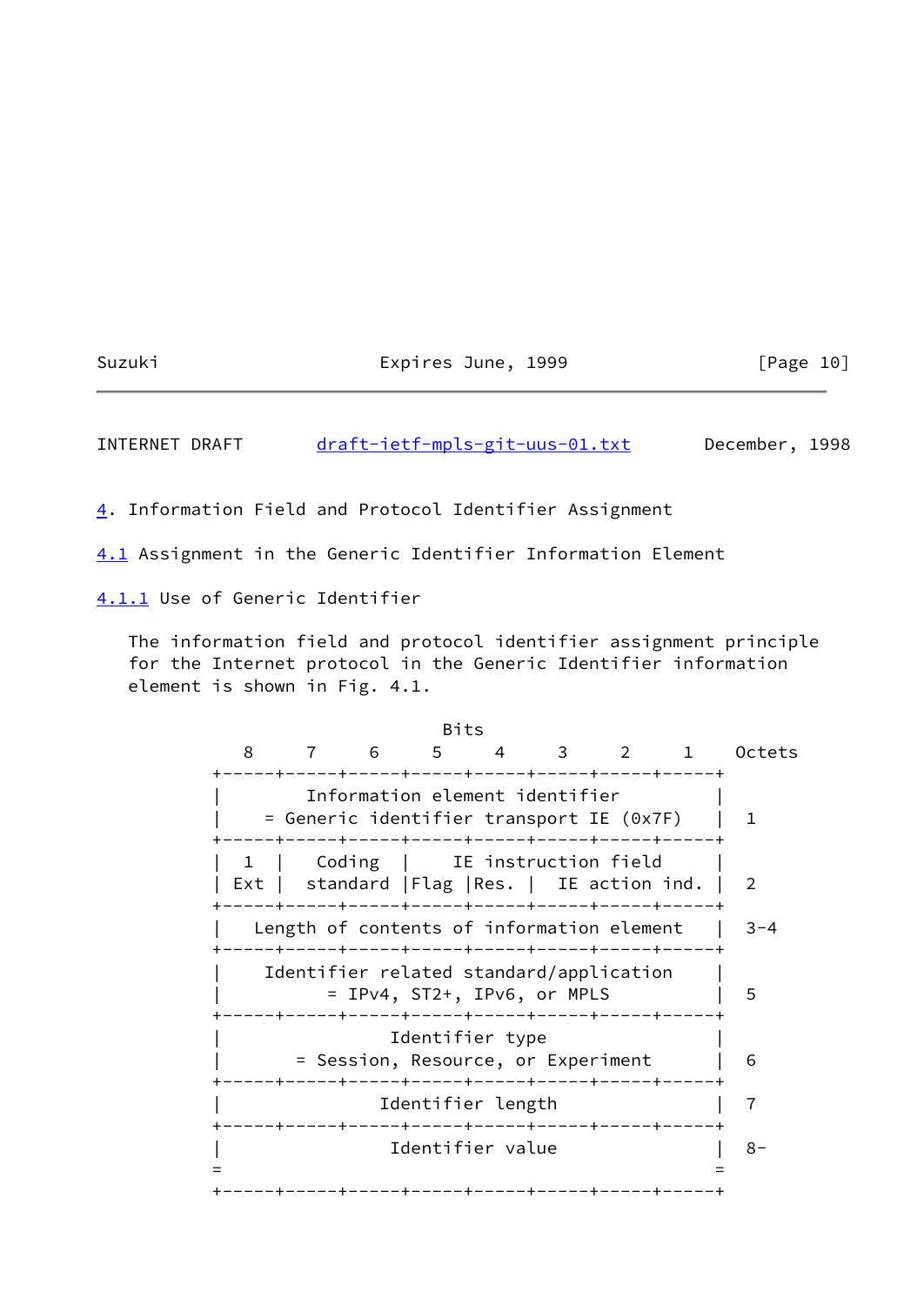

 Fig. 4.1: Principle of assignment in the Generic Identifier information element.

Suzuki Expires June, 1999 [Page 11]

INTERNET DRAFT [draft-ietf-mpls-git-uus-01.txt](https://datatracker.ietf.org/doc/pdf/draft-ietf-mpls-git-uus-01.txt) December, 1998

 The Identifier related standard/application field is the IPv4, ST2+, IPv6, or MPLS.

 The Identifier type field is the Session, Resource, or Experiment/Organization specific.

 The Identifier value field is assigned to Internet protocol related information which is identified by the Identifier related standard/application field and Identifier type field. The following identifiers are specified.

|                         | Std./app.           | Id type    |
|-------------------------|---------------------|------------|
| IPv4 session identifier | IPv4                | Session    |
| ST2+ session identifier | $ST2+$              | Session    |
| IPv6 session identifier | IPv6                | Session    |
| MPLS VCID               | <b>MPLS</b>         | Resource   |
| Exp./Org. specific      | IPv4/ST2+/IPv6/MPLS | Experiment |

As described in  $section 3.1$ , the B-ISDN signaling message transferred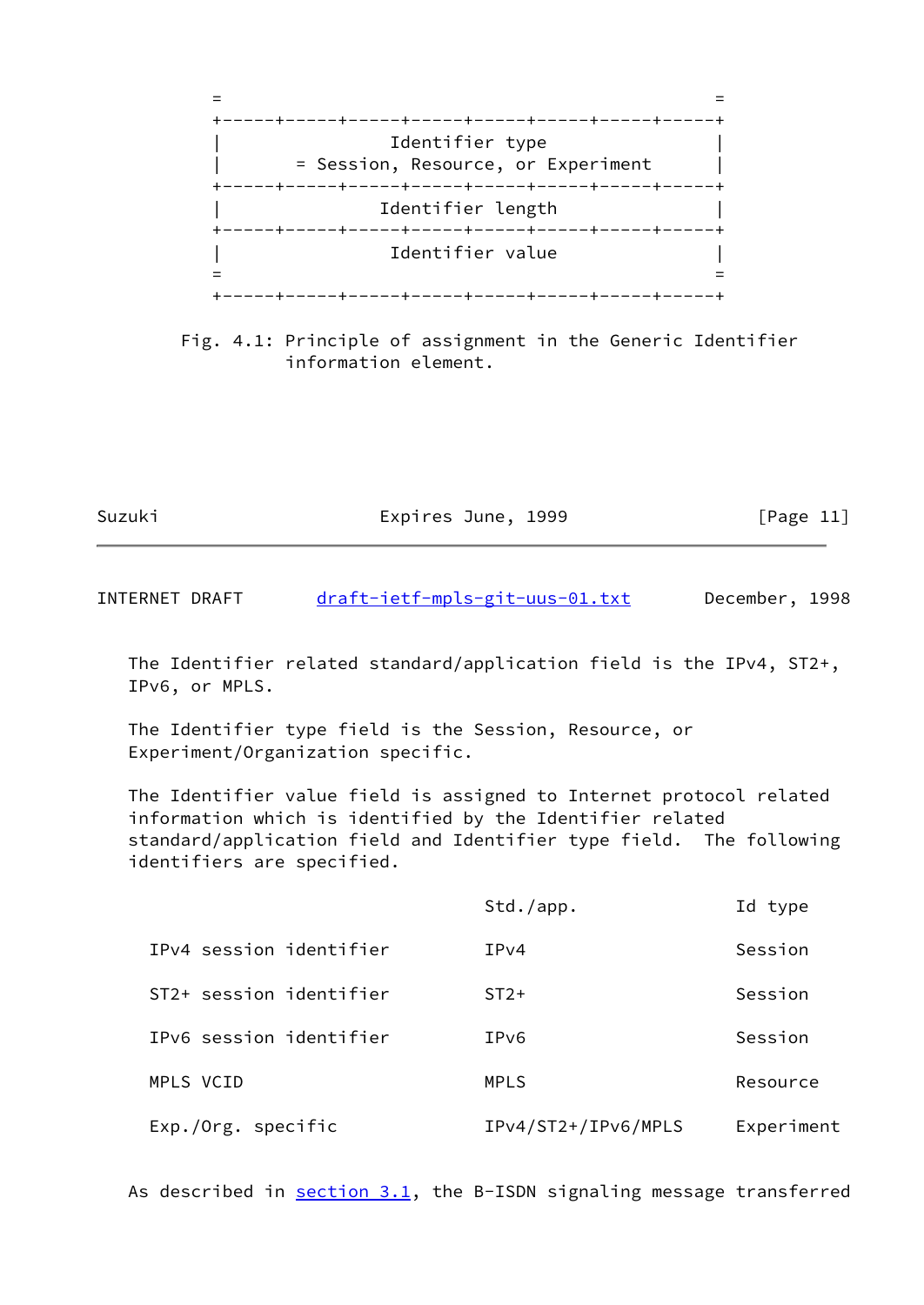between end-to-end users may contain up to three Generic Identifier information elements. These elements may contain multiple identifiers. This document does not specify the order of identifiers when multiple identifiers appear in a signaling message.

 This document also does not specify the semantics when multiple identifiers having the same Identifier type appear in a signaling message, or when a signaling message contains a Generic Identifier information element that does not contain identifiers.

When a B-ISDN signaling message containing a Generic Identifier information element enters an ATM network that does not support the Generic Identifier, the network clears the call, discards the information element, or discards the signaling message. (See sections  $4.5.1$  and  $5.6.8.1$  of Q.2931 and section 9.3 of Q.2941.1 for details.)

 To enable reliable Generic Identifier information element transfer, when the calling party sends a SETUP or ADD PARTY message with up to three Generic Identifier information elements, the CONNECT or ADD PARTY ACK message returned by the called party must contain at least one Generic Identifier information element. The called party may not respond with the same identifiers received from the calling party.

| Suzuki | Expires June, 1999 |  | [Page 12] |
|--------|--------------------|--|-----------|
|        |                    |  |           |

INTERNET DRAFT [draft-ietf-mpls-git-uus-01.txt](https://datatracker.ietf.org/doc/pdf/draft-ietf-mpls-git-uus-01.txt) December, 1998

 The calling party should confirm that the response message contains at least one Generic Identifier information element.

## <span id="page-13-0"></span>[4.1.2](#page-13-0) IPv4 session identifier

 If the Identifier related standard/application field in the Generic Identifier information element is the IPv4, and the Identifier type field in the identifier is the Session, the identifier is the IPv4 session identifier. The format of the IPv4 session identifier is shown in Fig. 4.2.

| <b>Bits</b> |  |    |                    |  | Octet |  |        |
|-------------|--|----|--------------------|--|-------|--|--------|
|             |  | 6. | .5                 |  | 3 2   |  | length |
|             |  |    |                    |  |       |  |        |
|             |  |    | Identifier type    |  |       |  |        |
|             |  |    | $=$ Session (0x01) |  |       |  |        |
|             |  |    |                    |  |       |  |        |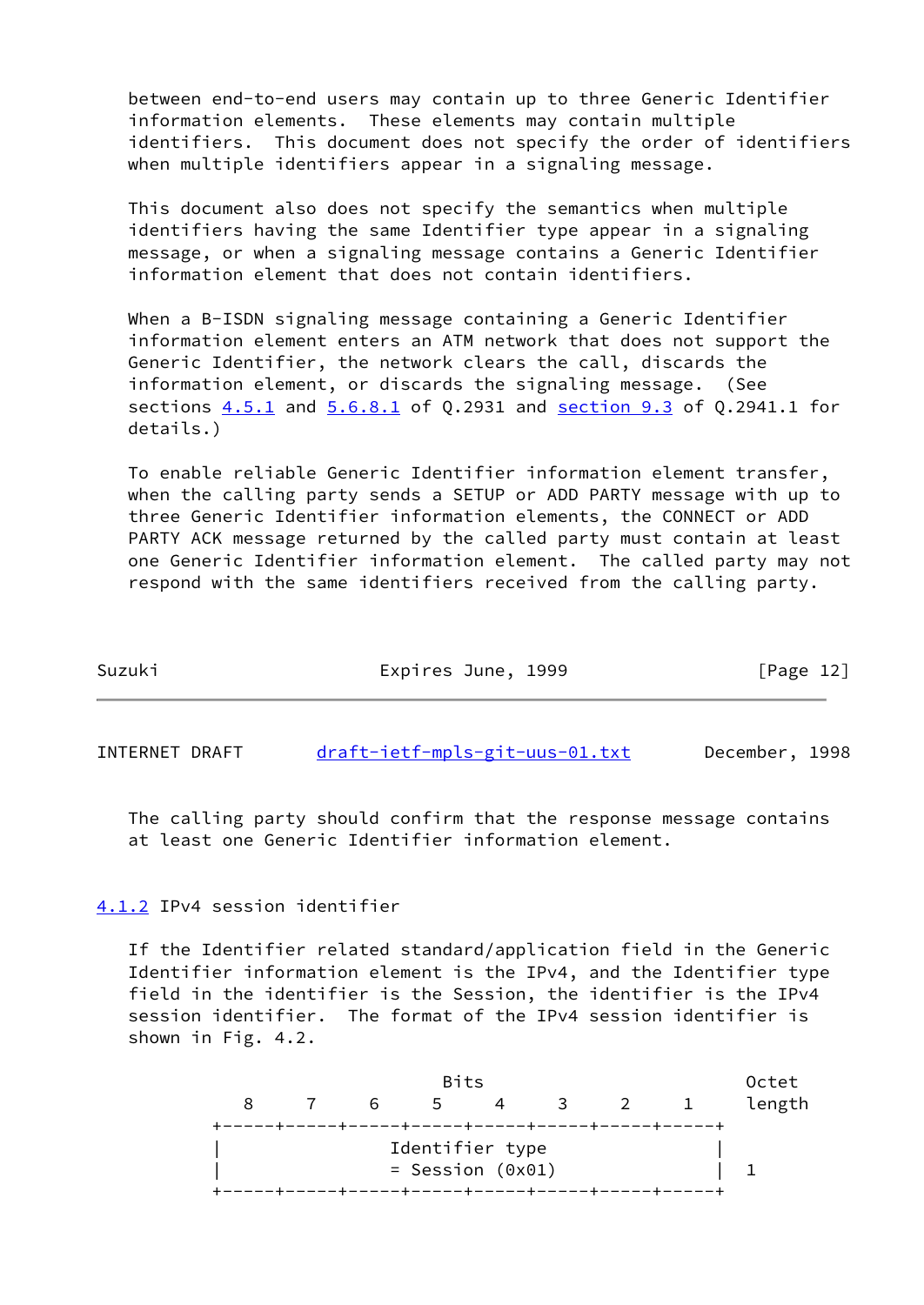

Fig. 4.2: IPv4 session identifier.

The Identifier type field is the Session (0x01).

The Identifier length is 13 octets.

 The Source IPv4 address, Destination IPv4 address, Protocol, Source Port, and Destination Port  $[6, 8, 9]$  $[6, 8, 9]$  $[6, 8, 9]$  $[6, 8, 9]$  $[6, 8, 9]$  are assigned in that order to the Identifier value field.

 Note: This specific session identifier is intended for use only with the explicit reservation. If wild card associations are needed at a later date, another identifier type will be used.

Suzuki **Expires June, 1999** [Page 13]

INTERNET DRAFT [draft-ietf-mpls-git-uus-01.txt](https://datatracker.ietf.org/doc/pdf/draft-ietf-mpls-git-uus-01.txt) December, 1998

<span id="page-14-0"></span>[4.1.3](#page-14-0) ST2+ session identifier

 If the Identifier related standard/application field in the Generic Identifier information element is the ST2+, and the Identifier type field in the identifier is the Session, the identifier is the ST2+ session identifier. The format of the ST2+ session identifier is shown in Fig. 4.3.

| <b>Rits</b> |  |  |  |  |  | Octet                  |  |
|-------------|--|--|--|--|--|------------------------|--|
|             |  |  |  |  |  | 8 7 6 5 4 3 2 1 length |  |
|             |  |  |  |  |  |                        |  |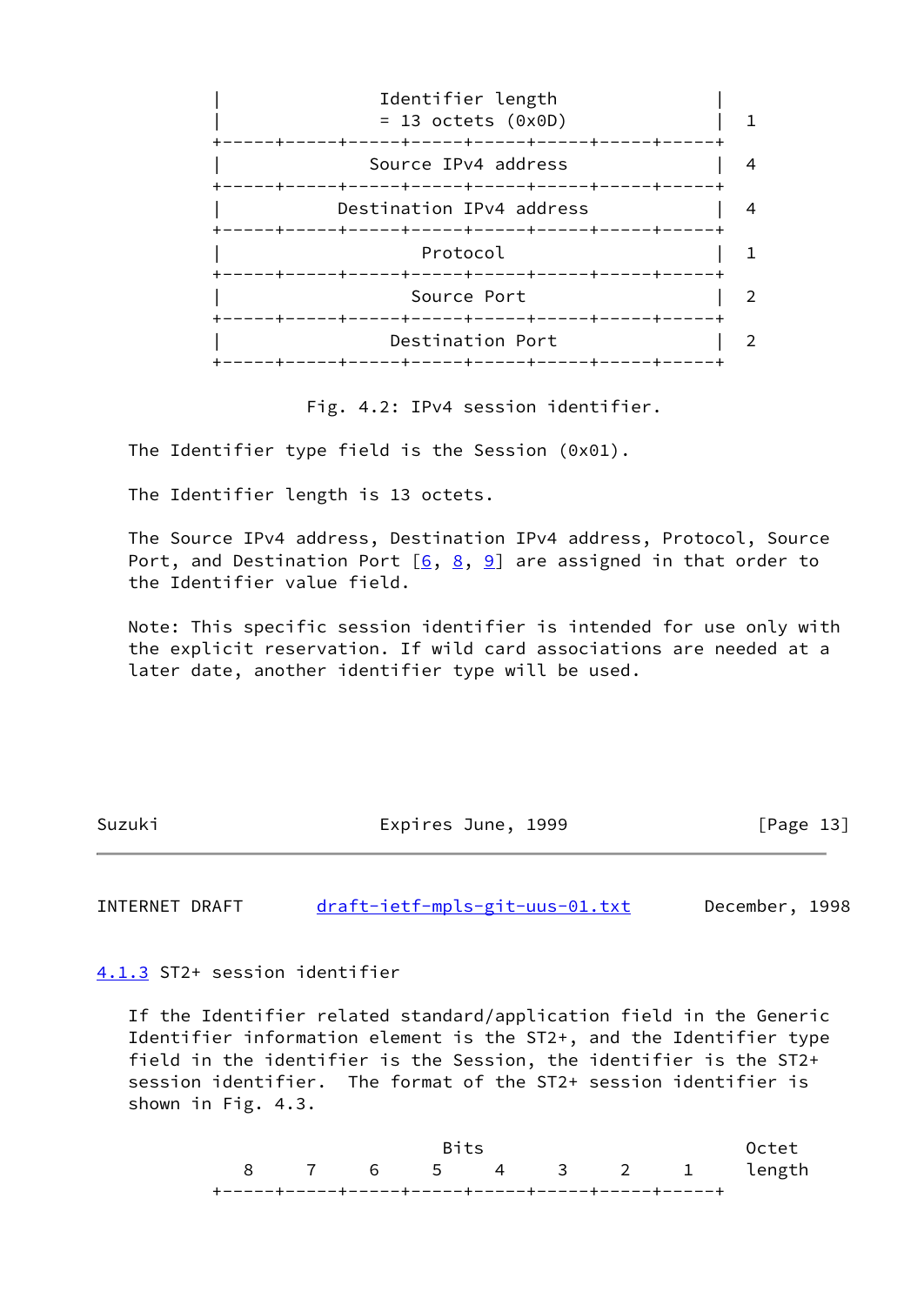

Fig. 4.3: ST2+ session identifier.

The Identifier type field is the Session (0x01).

The Identifier length is 6 octets.

The Stream ID (SID)  $[10]$  is assigned to the Identifier value field.

Suzuki **Expires June, 1999** [Page 14]

INTERNET DRAFT [draft-ietf-mpls-git-uus-01.txt](https://datatracker.ietf.org/doc/pdf/draft-ietf-mpls-git-uus-01.txt) December, 1998

<span id="page-15-0"></span>[4.1.4](#page-15-0) IPv6 session identifier

 If the Identifier related standard/application field in the Generic Identifier information element is the IPv6, and the Identifier type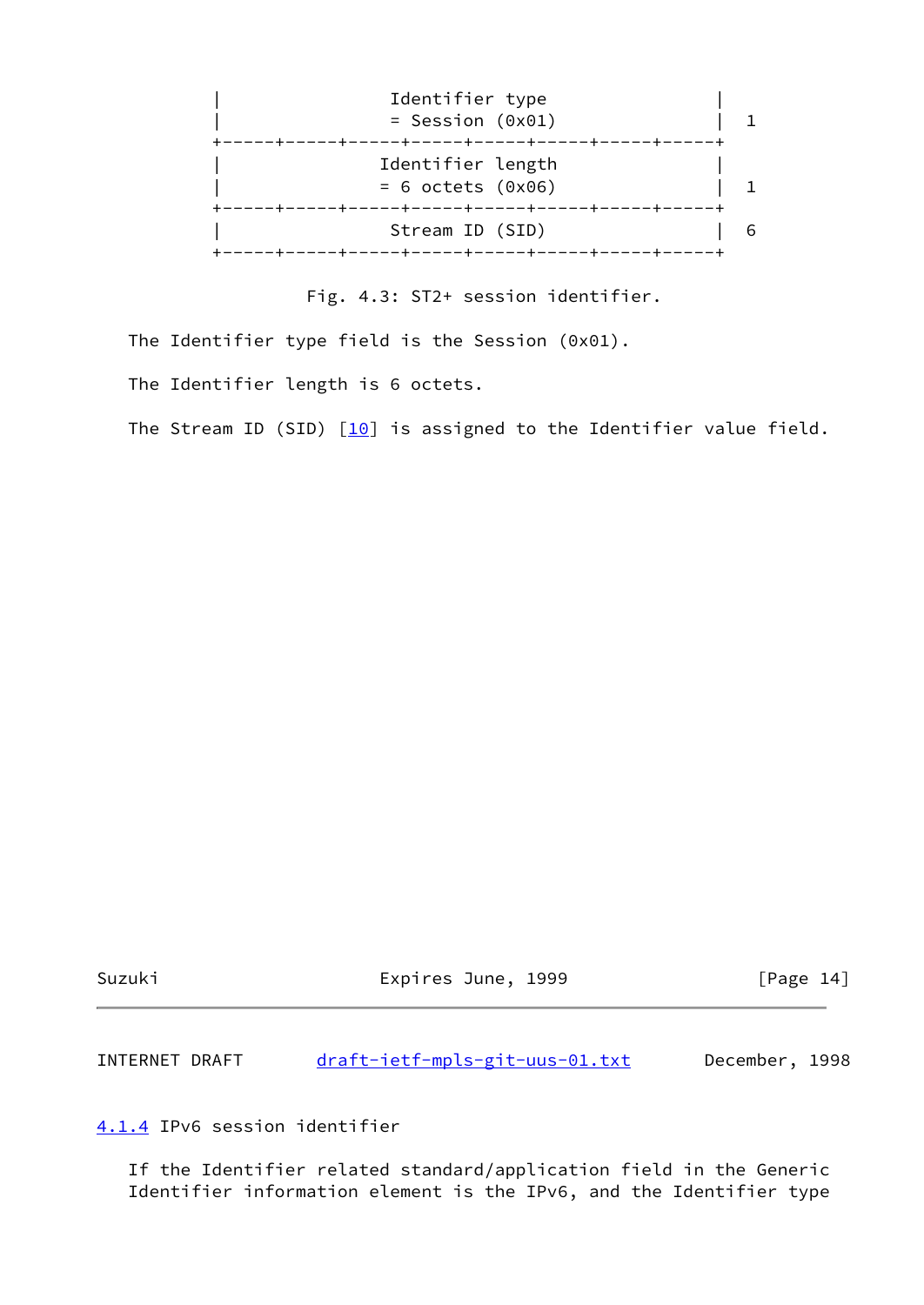field in the identifier is the Session, the identifier is the IPv6 session identifier. The format of the IPv6 session identifier is shown in Fig. 4.4.



Fig. 4.4: IPv6 session identifier.

The Identifier type field is the Session (0x01).

The Identifier length is 37 octets.

 The Source IPv6 address, Destination IPv6 address, Protocol, Source Port, and Destination Port  $[7, 8, 9]$  $[7, 8, 9]$  $[7, 8, 9]$  $[7, 8, 9]$  $[7, 8, 9]$  are assigned in that order to the Identifier value field.

 Note: This specific session identifier is intended for use only with the explicit reservation. If wild card associations are needed at a later date, another identifier type will be used.

Suzuki Expires June, 1999 [Page 15]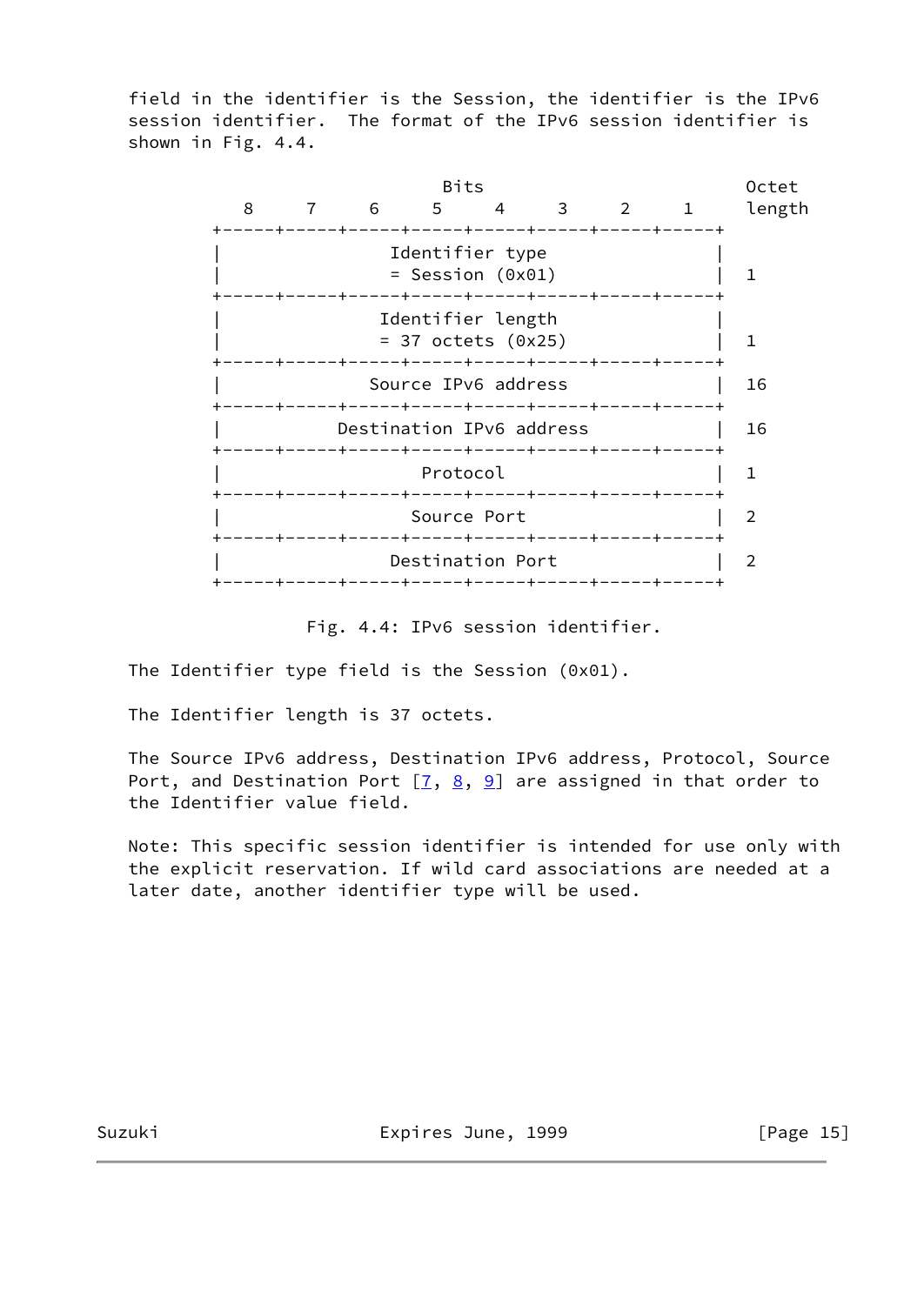#### <span id="page-17-0"></span>[4.1.5](#page-17-0) MPLS VCID

 If the Identifier related standard/application field in the Generic Identifier information element is the MPLS, and the Identifier type field in the identifier is the Resource, the identifier is the MPLS VCID. The format of the MPLS VCID is shown in Fig. 4.5.



Fig. 4.5: MPLS VCID.

The Identifier type field is the Resource (0x02).

The Identifier length is 4 octets.

The MPLS VCID  $\lceil 12 \rceil$  is assigned to the Identifier value field.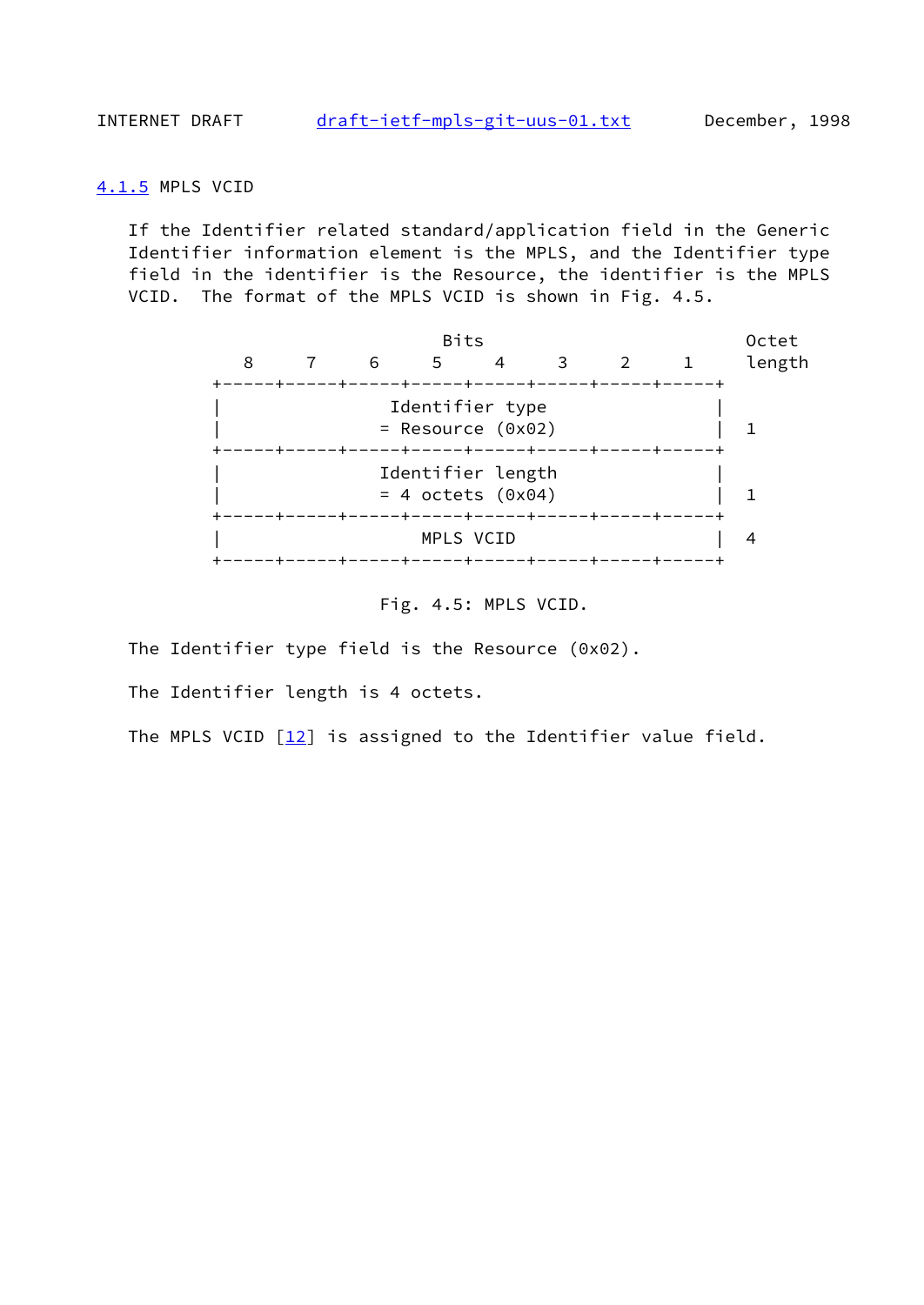Suzuki Expires June, 1999 [Page 16]

INTERNET DRAFT [draft-ietf-mpls-git-uus-01.txt](https://datatracker.ietf.org/doc/pdf/draft-ietf-mpls-git-uus-01.txt) December, 1998

<span id="page-18-0"></span>[4.1.6](#page-18-0) Experiment/Organization specific

 If the Identifier related standard/application field in the Generic Identifier information element is the IPv4, ST2+, IPv6, or MPLS, and the Identifier type field in the identifier is the Experiment/Organization specific, the identifier is the Experiment/Organization specific. The format of the Experiment/Organization specific is shown in Fig. 4.6.



Fig. 4.6: Experiment/Organization specific.

 The Identifier type field is the Experiment/Organization specific  $(0xFE)$ .

 The first 3 octets in the Identifier value field must contain the Organizationally unique identifier (OUI) (as specified in IEEE 802- 1990; section 5.1).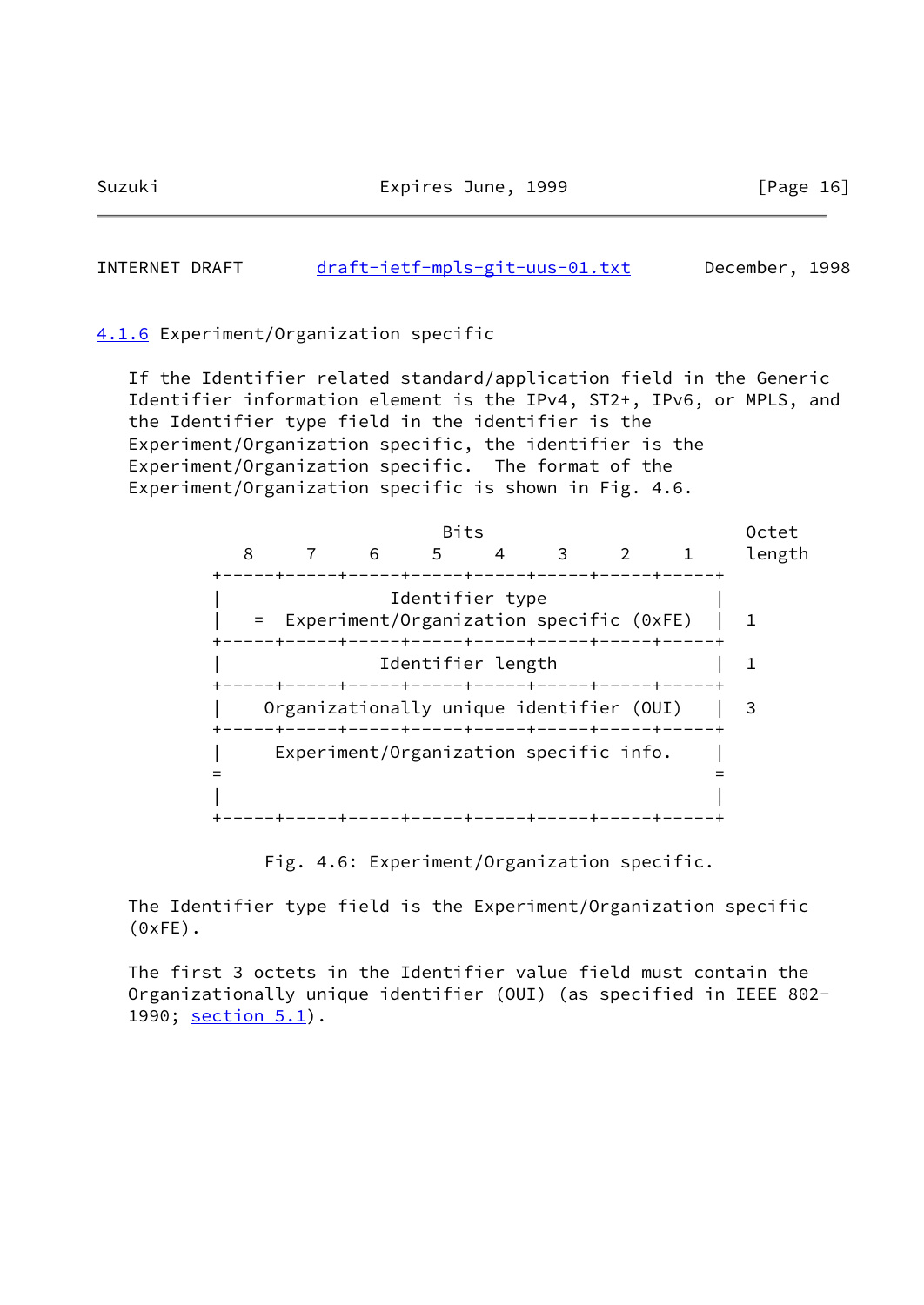Suzuki **Expires June, 1999** [Page 17]

INTERNET DRAFT [draft-ietf-mpls-git-uus-01.txt](https://datatracker.ietf.org/doc/pdf/draft-ietf-mpls-git-uus-01.txt) December, 1998

<span id="page-19-0"></span>[4.2](#page-19-0) Assignment in the User-user Information Element

<span id="page-19-1"></span>[4.2.1](#page-19-1) Use of User-to-user Signaling

 The information field and protocol identifier assignment principle for the Internet protocol in the User-user information element is shown in Fig. 4.7.

<u>Bits and the contract of the Bits</u> 8 7 6 5 4 3 2 1 Octets +-----+-----+-----+-----+-----+-----+-----+-----+ Information element identifier  $=$  User-user information element (0x7E) | 1 +-----+-----+-----+-----+-----+-----+-----+-----+ 1 | Coding | IE instruction field Ext | standard | Flag | Res. | IE action ind. | 2 +-----+-----+-----+-----+-----+-----+-----+-----+ Length of contents of information element  $|$  3-4 +-----+-----+-----+-----+-----+-----+-----+-----+ Protocol discriminator | = Internet protocol/application (0x06) | 5 +-----+-----+-----+-----+-----+-----+-----+-----+ | Internet protocol/application identifier | 6 +-----+-----+-----+-----+-----+-----+-----+-----+ | Internet protocol/application related info. | 7- = = | | +-----+-----+-----+-----+-----+-----+-----+-----+

Fig. 4.7: Principle of assignment in the User-user information element.

 The Protocol discriminator field is the Internet protocol/application (0x06). In this case, the first 1 octet in the User information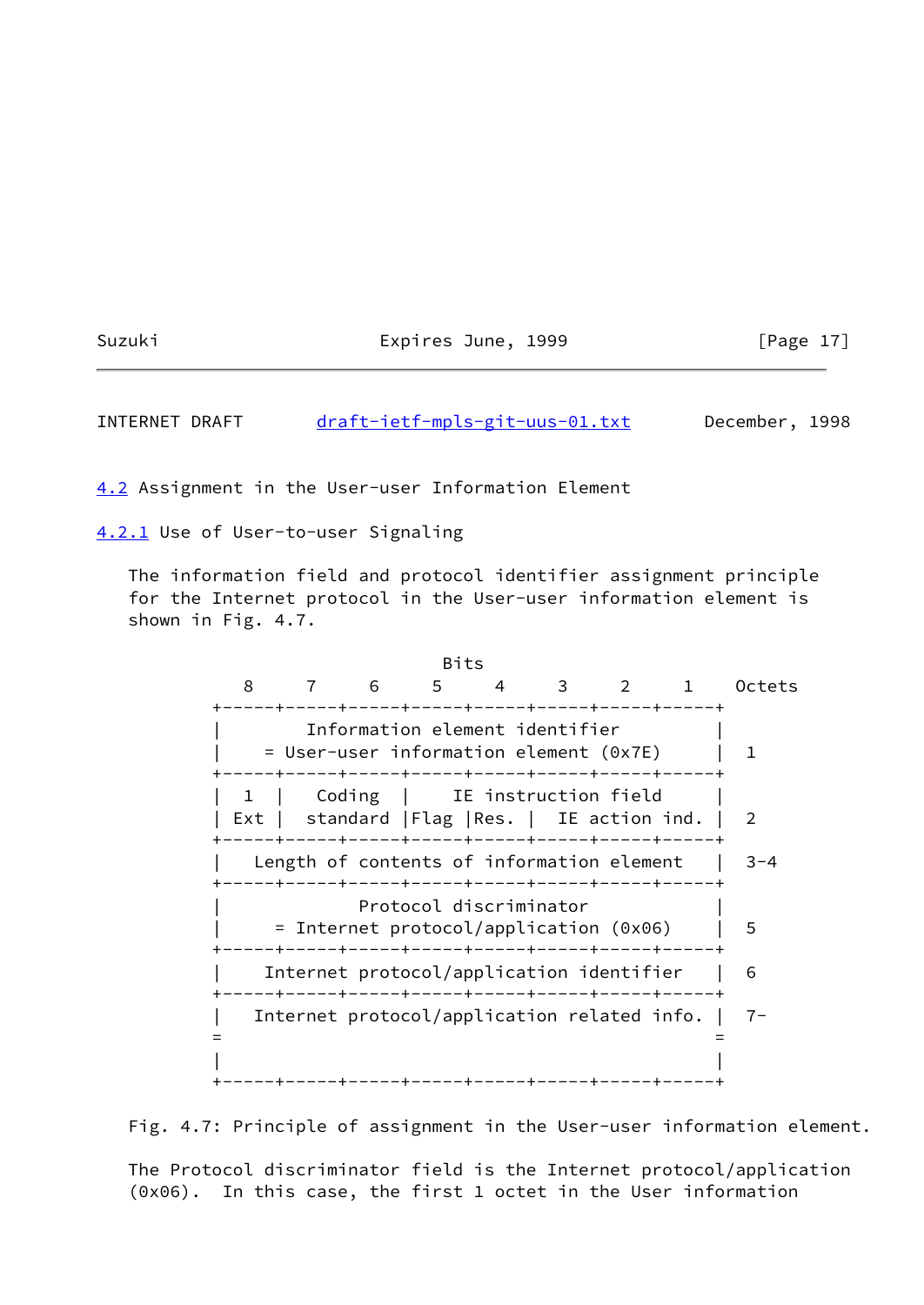field is the Internet protocol/application identifier field.

 Assignment of the Internet protocol/application identifier field is as follows. A leading 0x means hexadecimal.

 0x00: Reserved. 0x01: ST2+ SCMP. 0x02: RSVP message. 0x03-0xFD: Reserved for IANA assignment. 0xFE: Experiment/Organization specific.

Suzuki Expires June, 1999 [Page 18]

INTERNET DRAFT [draft-ietf-mpls-git-uus-01.txt](https://datatracker.ietf.org/doc/pdf/draft-ietf-mpls-git-uus-01.txt) December, 1998

0xFF: Reserved.

 The field that follows the Internet protocol/application identifier field is assigned to Internet protocol/application related information that is identified by the Internet protocol/application identifier field.

When a B-ISDN signaling message containing a User-user information element enters an ATM network that does not support the User-to-user Signaling, the network clears the call, discards the information element, or discards the signaling message. (See sections  $4.5.1$  and 5.6.8.1 of Q.2931, section 1.9 of Q.2957, and Q.2971 annex D for details.)

 To enable reliable User-user information element transfer, when the calling party sends a SETUP or ADD PARTY message with a User-user information element, the CONNECT or ADD PARTY ACK message returned by the called party must contain a User-user information element. The called party may not respond with the same user information received from the calling party. The calling party should confirm that the response message contains a User-user information element.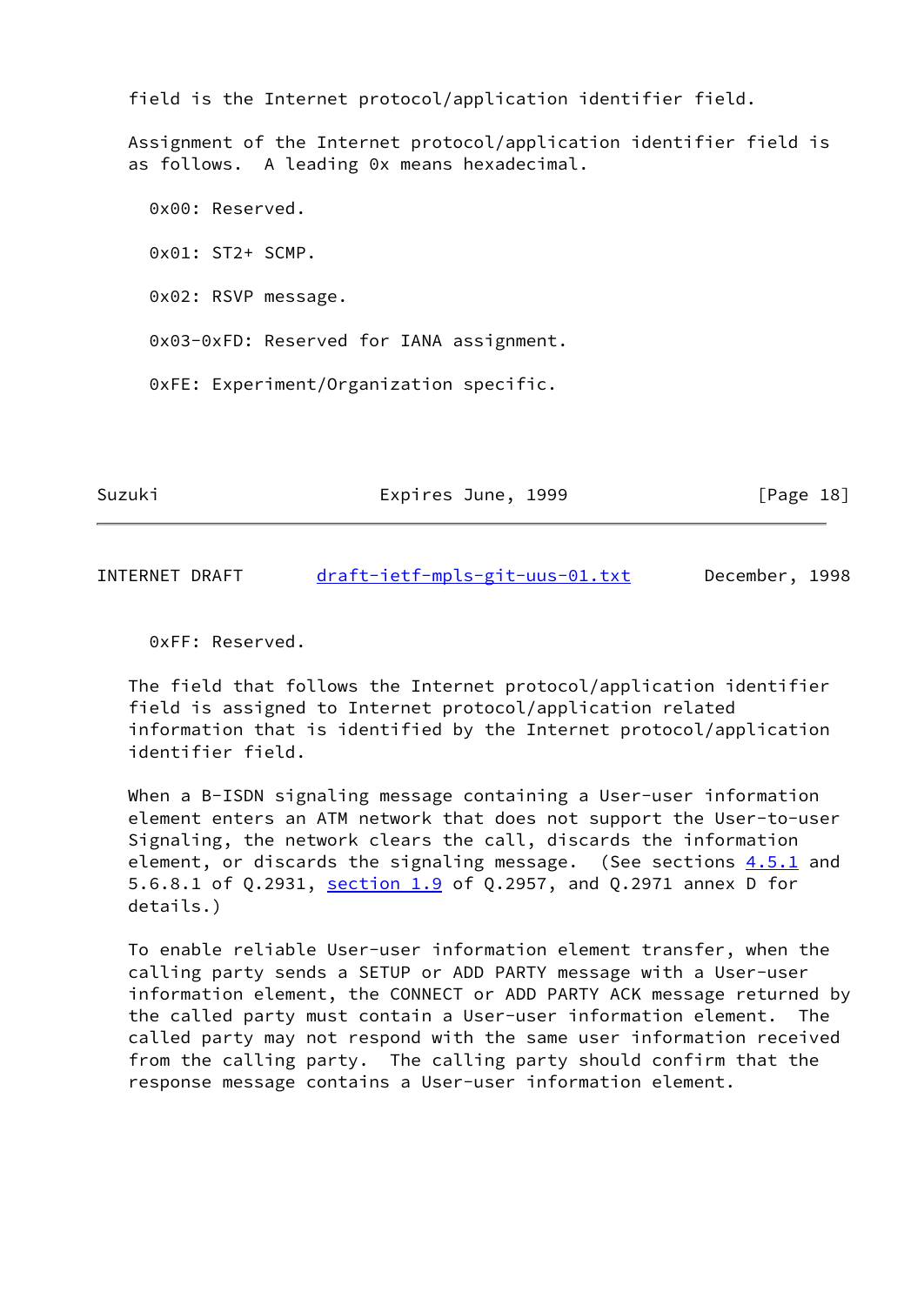Suzuki **Expires June, 1999** [Page 19]

INTERNET DRAFT [draft-ietf-mpls-git-uus-01.txt](https://datatracker.ietf.org/doc/pdf/draft-ietf-mpls-git-uus-01.txt) December, 1998

<span id="page-21-0"></span>[4.2.2](#page-21-0) ST2+ SCMP

The format of the ST2+ SCMP is shown in Fig. 4.8.

<u>Bits and the second second second second second second second second second second second second second second second second second second second second second second second second second second second second second secon</u> 8 7 6 5 4 3 2 1 Octets +-----+-----+-----+-----+-----+-----+-----+-----+ Information element identifier  $=$  User-user information element (0x7E) | 1 +-----+-----+-----+-----+-----+-----+-----+-----+ 1 | Coding | IE instruction field | Ext | standard |Flag |Res. | IE action ind. | 2 +-----+-----+-----+-----+-----+-----+-----+-----+ Length of contents of information element  $|$  3-4 +-----+-----+-----+-----+-----+-----+-----+-----+ Protocol discriminator | = Internet protocol/application (0x06) | 5 +-----+-----+-----+-----+-----+-----+-----+-----+ | Internet protocol/application identifier |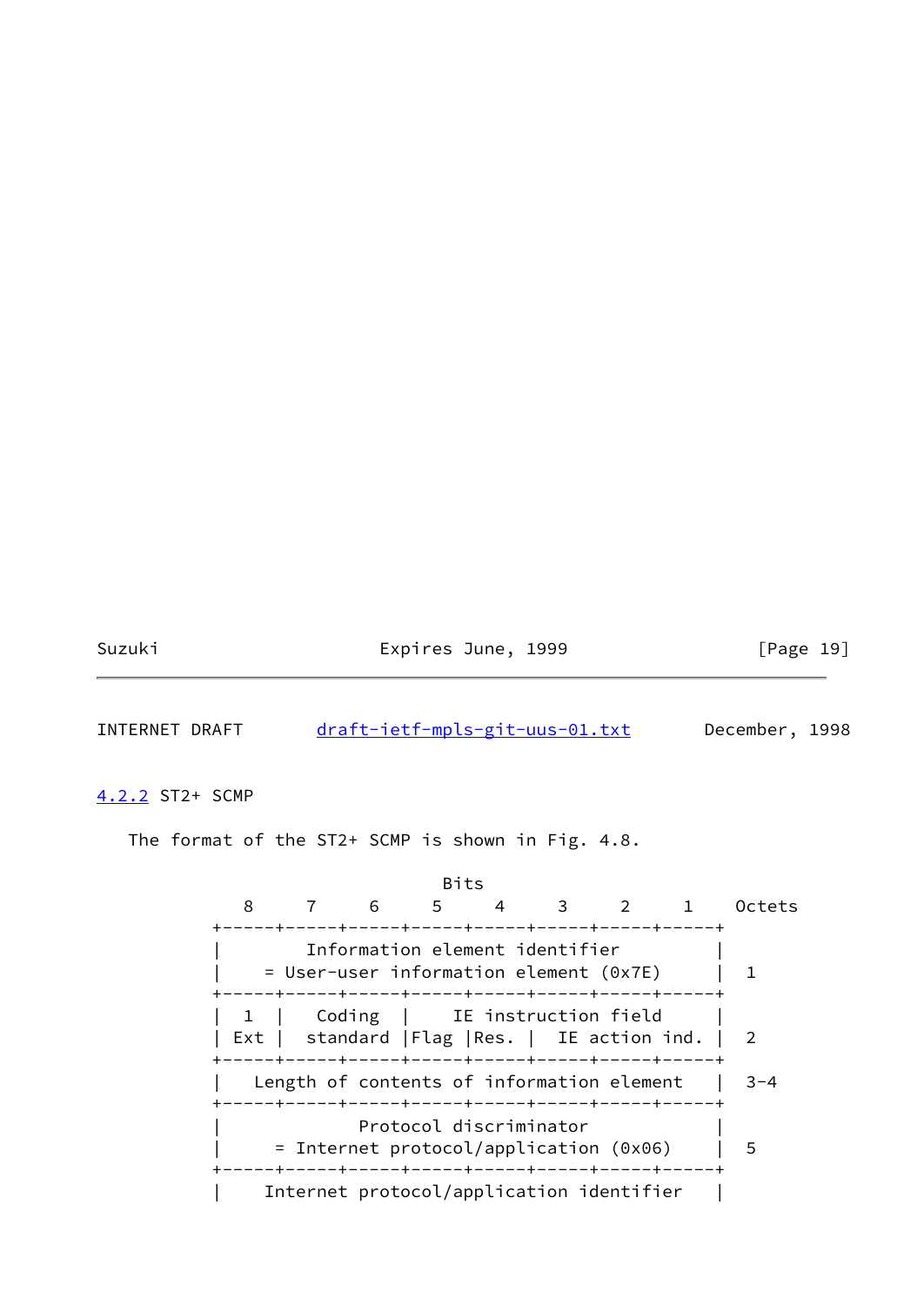

Fig. 4.8: ST2+ SCMP.

 The Internet protocol/application identifier field is the ST2+ SCMP (0x01).

The ST2+ SCMP  $[10]$  $[10]$  is assigned to the Internet protocol/application related information field. The SETUP and ADD PARTY messages may contain the ST2+ SCMP CONNECT message. The CONNECT and ADD PARTY ACK messages may contain the ST2+ SCMP ACCEPT message. The RELEASE and DROP PARTY messages may contain the ST2+ SCMP DISCONNECT message. The RELEASE, RELEASE COMPLETE, ADD PARTY REJECT, and DROP PARTY messages may contain the ST2+ SCMP REFUSE message.

| 11711K |  |
|--------|--|
|        |  |

Expires June, 1999 [Page 20]

INTERNET DRAFT [draft-ietf-mpls-git-uus-01.txt](https://datatracker.ietf.org/doc/pdf/draft-ietf-mpls-git-uus-01.txt) December, 1998

<span id="page-22-0"></span>[4.2.3](#page-22-0) RSVP message

The format of the RSVP message is shown in Fig. 4.9.

 Bits 8 7 6 5 4 3 2 1 Octets +-----+-----+-----+-----+-----+-----+-----+-----+ Information element identifier  $=$  User-user information element (0x7E) | 1 +-----+-----+-----+-----+-----+-----+-----+-----+ 1 | Coding | IE instruction field | Ext | standard |Flag |Res. | IE action ind. | 2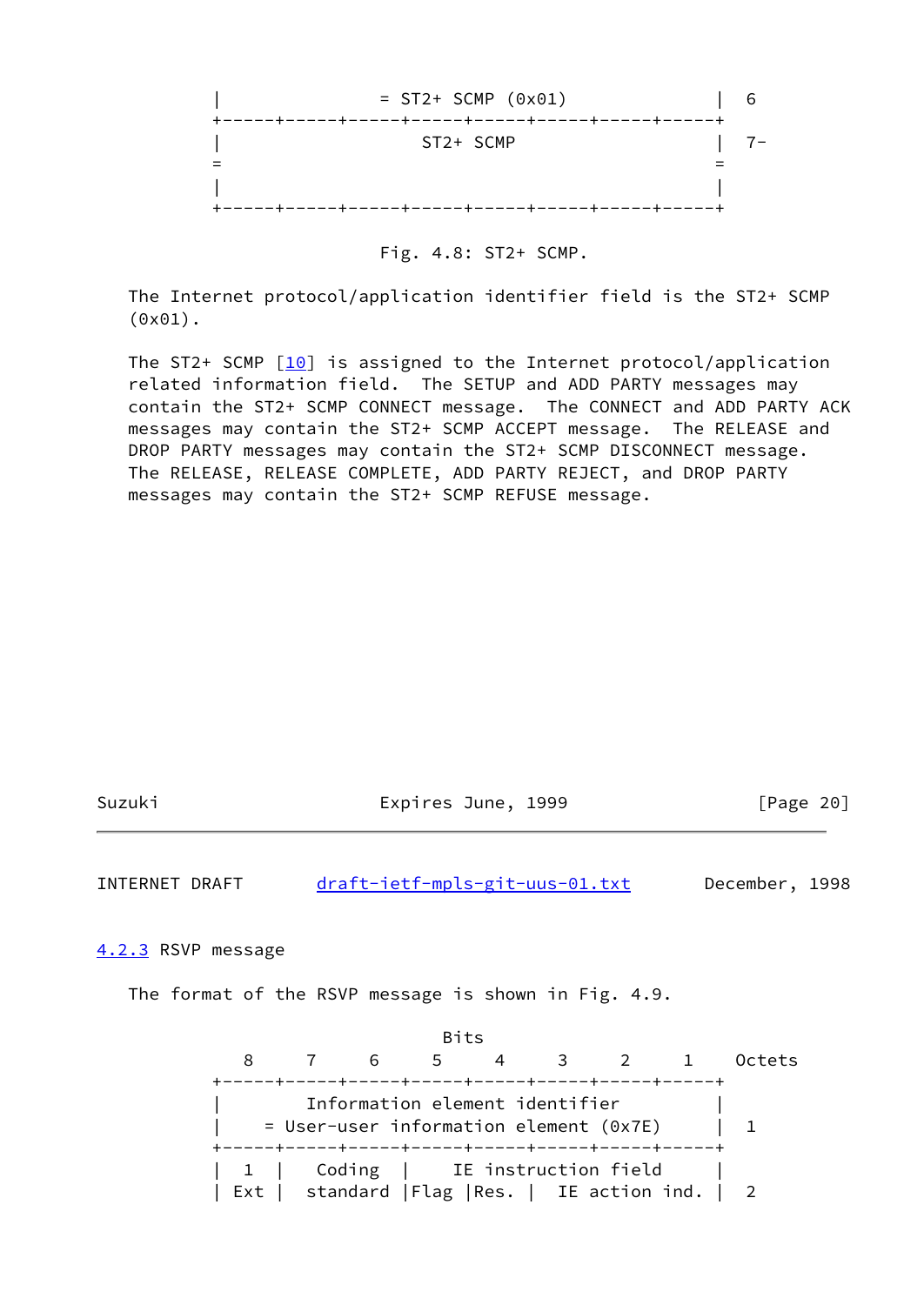

Fig. 4.9: RSVP message.

 The Internet protocol/application identifier field is the RSVP message (0x02).

The RSVP message  $[11]$  is assigned to the Internet protocol/application related information field. The SETUP message may contain the RSVP Resv message. The CONNECT message may contain the RSVP ResvConf message. The RELEASE message may contain the RSVP ResvErr or ResvTear message.

| Suzuki | Expires June, 1999 | [Page 21] |
|--------|--------------------|-----------|
|        |                    |           |

INTERNET DRAFT [draft-ietf-mpls-git-uus-01.txt](https://datatracker.ietf.org/doc/pdf/draft-ietf-mpls-git-uus-01.txt) December, 1998

<span id="page-23-0"></span>[4.2.4](#page-23-0) Experiment/Organization specific

 The format of the Experiment/Organization specific is shown in Fig. 4.10.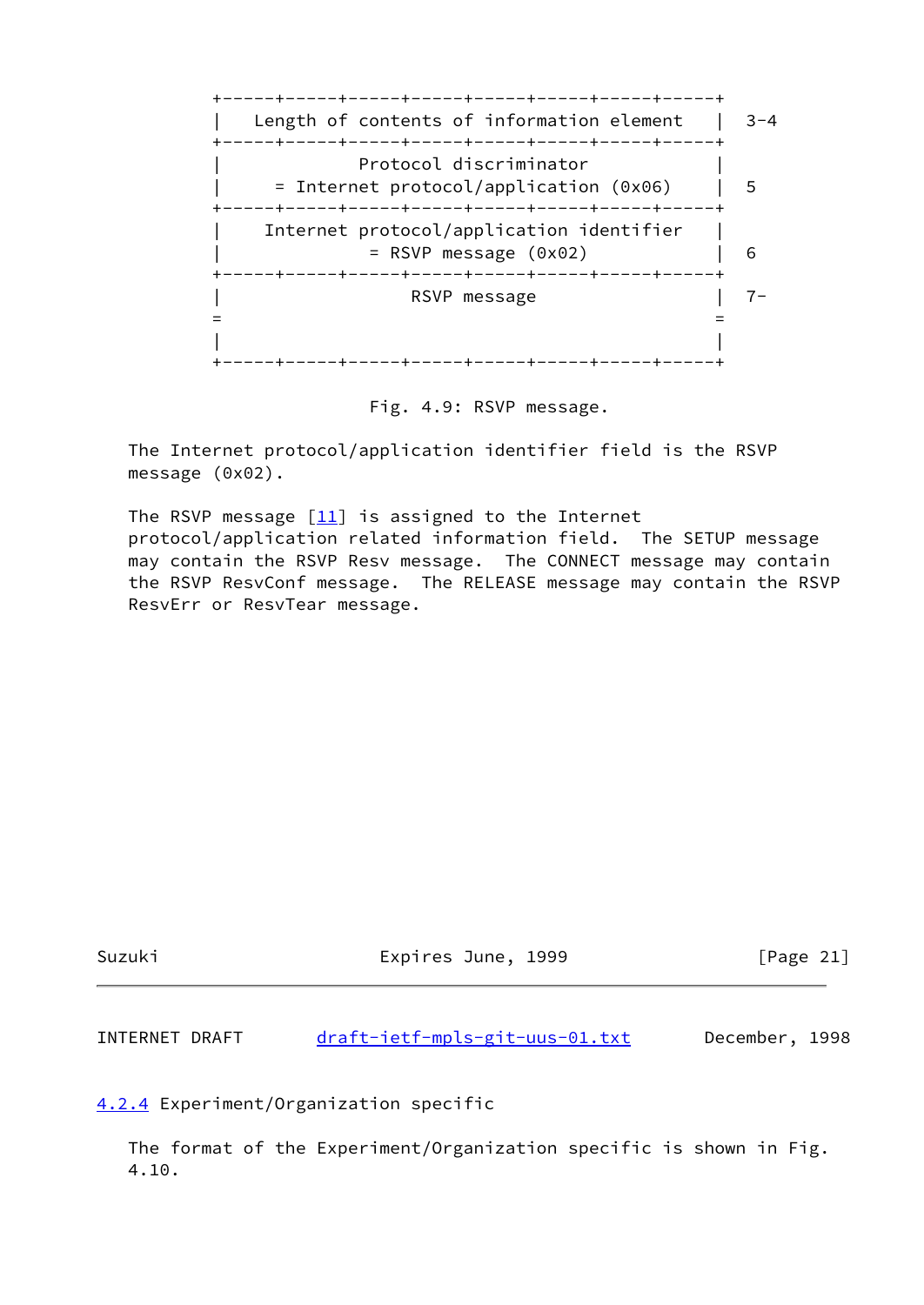

Fig. 4.10: Experiment/Organization specific.

 The Internet protocol/application identifier field is the Experiment/Organization specific (0xFE).

 The first 3 octets in the Internet protocol/application related information field must contain the Organizationally unique identifier (OUI) (as specified in IEEE 802-1990; section 5.1).

Suzuki Expires June, 1999 [Page 22]

INTERNET DRAFT [draft-ietf-mpls-git-uus-01.txt](https://datatracker.ietf.org/doc/pdf/draft-ietf-mpls-git-uus-01.txt) December, 1998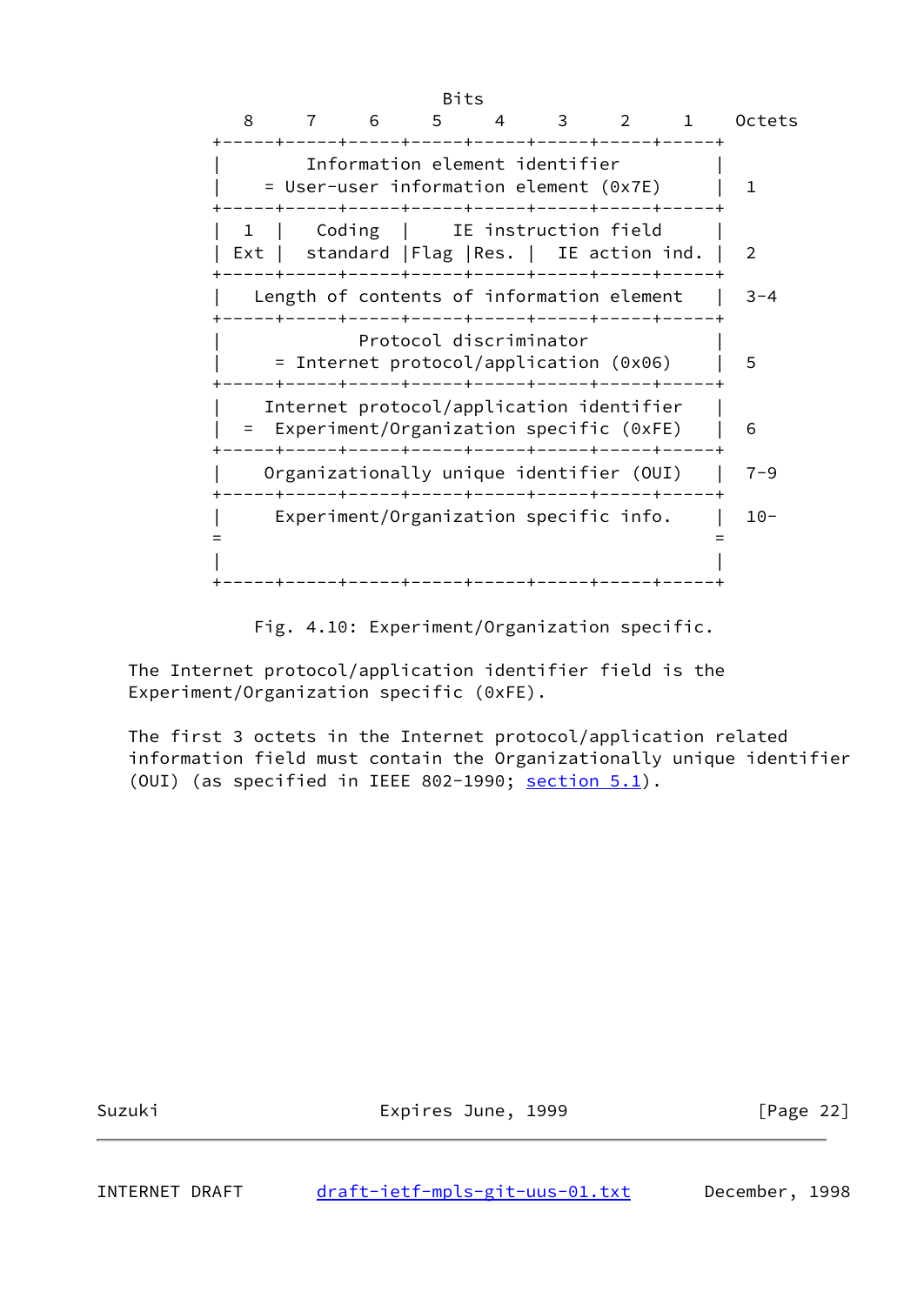#### <span id="page-25-0"></span>[5](#page-25-0). Open Issues

The following issues are still remain in this document.

o Generic Identifier support for session aggregation.

 Session aggregation support may be needed in a backbone environment. Wild card style aggregated session identifier may be feasible. However, before specifying Generic Identifier support for it, session aggregation model in ATM VCs should be clarified.

 o Generic Identifier support for the IPv6 flow label and traffic classes.

 The IPv6 flow label and traffic classes support may be needed in future. However, currently their semantics are not clear.

<span id="page-25-1"></span>[6](#page-25-1). Security Considerations

 This document specifies the information field and protocol identifier assignment in the Q.2941 Generic Identifier and Q.2957 User-to-user Signaling for the Internet protocol, so these do not weaken the security of the B-ISDN signaling.

 In a called party of the B-ISDN signaling, if the incoming SETUP message contains the calling party number and if it is verified and passed by the ATM network or it is provided by the network, then it is feasible to use the calling party number for part of the calling party authentication to strengthen security.

## References

 [1] ITU-T, "Broadband Integrated Services Digital Network (B- ISDN)-Digital Subscriber Signaling System No. 2 (DSS 2)-User- Network Interface (UNI) Layer 3 Specification for Basic Call/Connection Control," ITU-T Recommendation Q.2931, September 1995.

 [2] ITU-T, "Broadband Integrated Services Digital Network (B- ISDN)-Digital Subscriber Signaling System No. 2 (DSS 2)-User- Network Interface Layer 3 Specification for Point-to-Multipoint Call/Connection Control," ITU-T Recommendation Q.2971, October 1995.

 [3] ITU-T, "Broadband Integrated Services Digital Network (B-ISDN) Digital Subscriber Signaling System No. 2 (DSS 2): Generic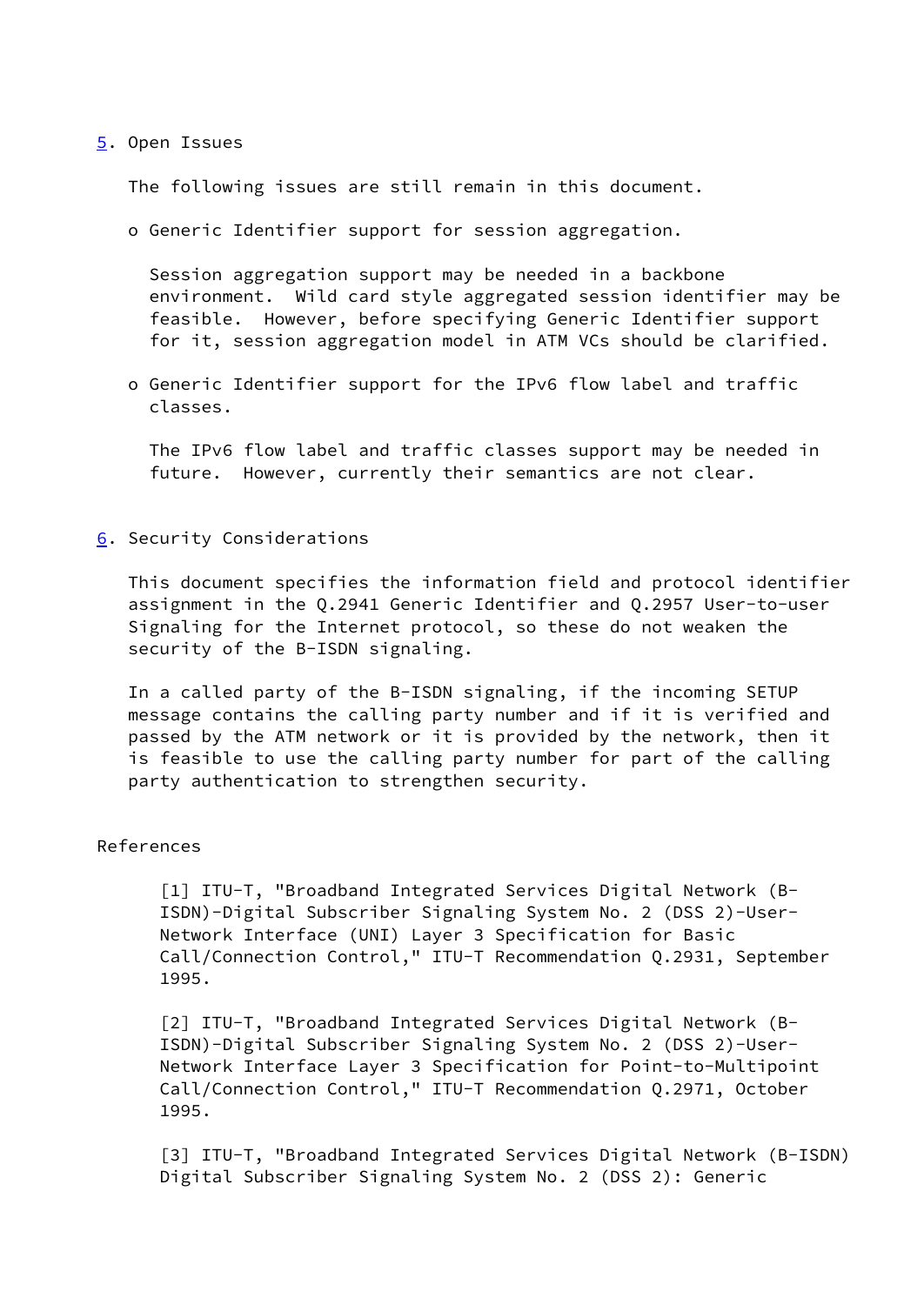INTERNET DRAFT [draft-ietf-mpls-git-uus-01.txt](https://datatracker.ietf.org/doc/pdf/draft-ietf-mpls-git-uus-01.txt) December, 1998

 Identifier Transport," Draft ITU-T New Recommendation Q.2941.1, September 1997.

<span id="page-26-0"></span> [4] ITU-T, "Broadband Integrated Services Digital Network (B-ISDN) Digital Subscriber Signaling System No. 2 (DSS 2): Generic Identifier Transport," Draft ITU-T New Recommendation Q.2941.2, November 1998. ([http://www.nal.ecl.net/SG11WP1/itu-t-sg11-tmp](http://www.nal.ecl.net/SG11WP1/itu-t-sg11-tmp-doc-td87r2.ps) [doc-td87r2.ps\)](http://www.nal.ecl.net/SG11WP1/itu-t-sg11-tmp-doc-td87r2.ps)

<span id="page-26-1"></span> [5] ITU-T, "Stage 3 Description for Additional Information Transfer Supplementary Service Using B-ISDN Digital Subscriber Signaling System No. 2 (DSS 2)-Basic Call Clause 1-User-to-User Signalling (UUS)," Draft ITU-T New Recommendation Q.2957, November 1998. ([http://www.nal.ecl.net/SG11WP1/itu-t-sg11-tmp-doc](http://www.nal.ecl.net/SG11WP1/itu-t-sg11-tmp-doc-td103.ps) [td103.ps\)](http://www.nal.ecl.net/SG11WP1/itu-t-sg11-tmp-doc-td103.ps)

<span id="page-26-2"></span>[6] J. Postel Ed., "Internet Protocol," [RFC 791](https://datatracker.ietf.org/doc/pdf/rfc791), September 1981.

<span id="page-26-6"></span> [7] S. Deering and R. Hinden, "Internet Protocol, Version 6 (IPv6) Specification," [RFC 2460,](https://datatracker.ietf.org/doc/pdf/rfc2460) December 1998.

<span id="page-26-3"></span>[8] J. Postel, "User Datagram Protocol," [RFC 768,](https://datatracker.ietf.org/doc/pdf/rfc768) August 1980.

<span id="page-26-4"></span> [9] J. Postel Ed., "Transmission Control Protocol," [RFC 793](https://datatracker.ietf.org/doc/pdf/rfc793), September 1981.

<span id="page-26-5"></span>[10] L. Delgrossi and L. Berger, Ed., "Internet Stream Protocol Version 2 (ST2) Protocol Specification - Version ST2+," [RFC 1819,](https://datatracker.ietf.org/doc/pdf/rfc1819) August 1995.

<span id="page-26-8"></span> [11] R. Braden Ed., "Resource ReSerVation Protocol (RSVP)-Version 1 Functional Specification," [RFC 2205](https://datatracker.ietf.org/doc/pdf/rfc2205), September 1997.

<span id="page-26-7"></span> [12] K. Nagami, N. Demizu, H. Esaki, Y. Katsube, and P. Doolan, "VCID Notification over ATM link," Internet Draft, November 1998, <[draft-ietf-mpls-vcid-atm-02.txt>](https://datatracker.ietf.org/doc/pdf/draft-ietf-mpls-vcid-atm-02.txt).

 [13] P. Newman, T. Lyon, and G. Minshall, "Flow Labelled IP: A Connectionless Approach to ATM," Proc. IEEE Infocom, March 1996.

 [14] S. Damaskos and A. Gavras, "Connection Oriented Protocols over ATM: A case study," Proc. SPIE, Vol. 2188, pp.226-278,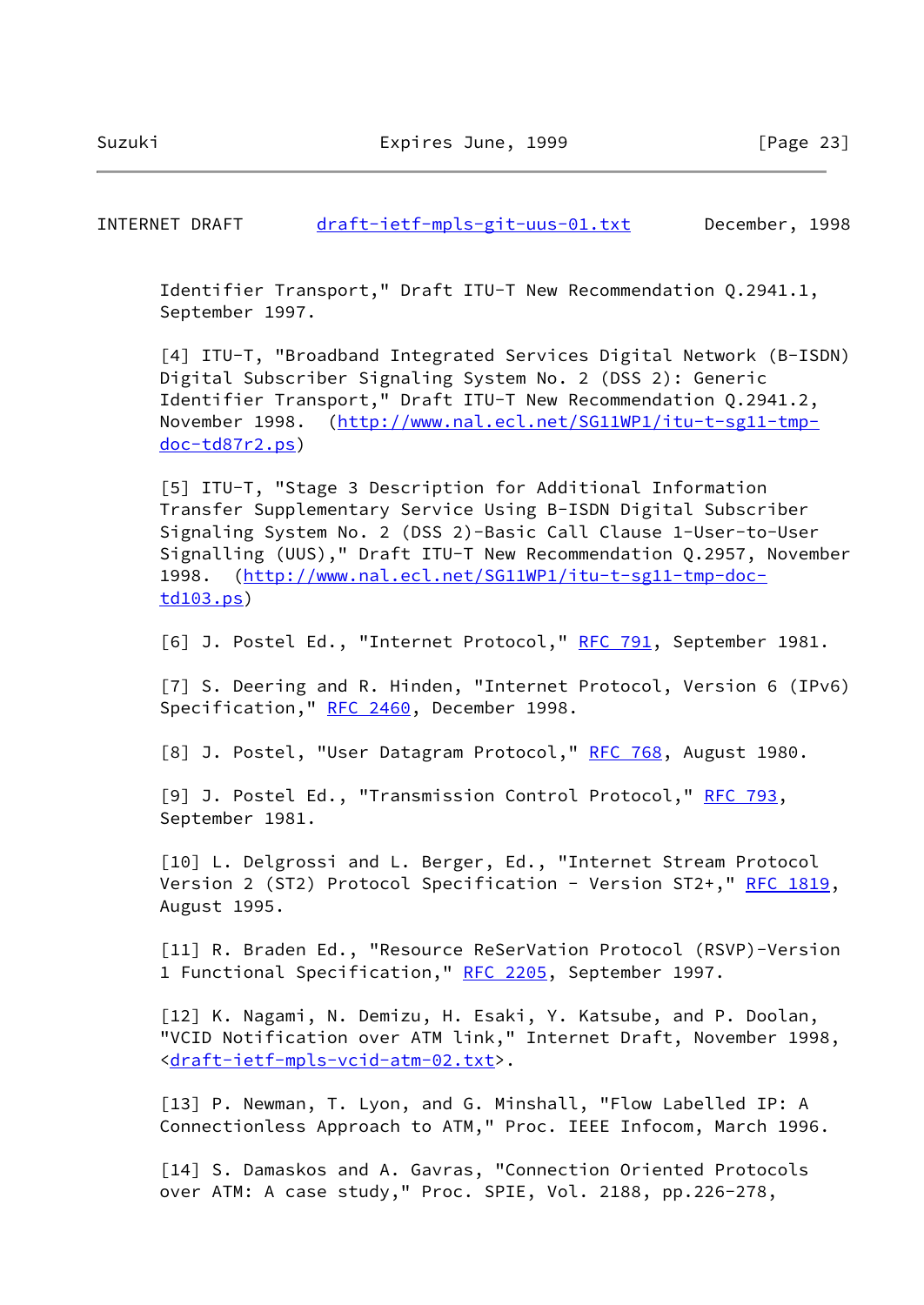February 1994.

 [15] ITU-T, "Integrated Services Digital Network (ISDN) Overall Network Aspects and Functions ISDN Protocol Reference Model," ITU-T Recommendation I.320, November 1993.

Suzuki **Expires June, 1999** [Page 24]

INTERNET DRAFT [draft-ietf-mpls-git-uus-01.txt](https://datatracker.ietf.org/doc/pdf/draft-ietf-mpls-git-uus-01.txt) December, 1998

 [16] ITU-T, "Digital Subscriber Signaling System No. 1 (DSS 1) Specification of a Synchronization and Coordination Function for the Provision of the OSI Connection-mode Network Service in an ISDN Environment," ITU-T Recommendation Q.923, February 1995.

 [17] K. Kitami, "Proposed Direction for B-ISDN & Multimedia Signaling," ITU-T SG11 Delayed Contribution D.647, January 1998, ([http://www.nal.ecl.net/SG11WP1/itu-t-sg11-del-contrib-d647.ps\)](http://www.nal.ecl.net/SG11WP1/itu-t-sg11-del-contrib-d647.ps).

## Acknowledgments

 I would like to thank Kenichi Kitami of the NTT Network Innovation Planning and Promotion Dept., who is also the chair of ITU-T SG11 WP1, Shinichi Kuribayashi, Hiroshi Yao, and Takumi Ohba of the NTT Network Service Systems Labs., and Noriyuki Takahashi of the NTT Multimedia Networks Labs. for their valuable comments and discussions.

 And I would also like to thank the active members of IETF, ITU-T, and ATM Forum, especially Joel Halpern of Newbridge Networks, Andrew Malis of Ascend Communications, George Swallow and Bruce Davie of Cisco Systems, Rao Cherukuri of IBM, Rajiv Kapoor of AT&T, Greg Ratta of Lucent, Kaoru Kenyoshi of NEC, Hiroshi Esaki and Kenichi Nagami of Toshiba, and Noritoshi Demizu of NAIST for their valuable comments and suggestions.

 Also this specification is based on various discussions during the ST2+ over ATM project at the NTT Multimedia Joint Project with NACSIS. I would like to thank Professor Shoichiro Asano of the National Center for Science Information Systems for his invaluable advice in this area.

Author's Address